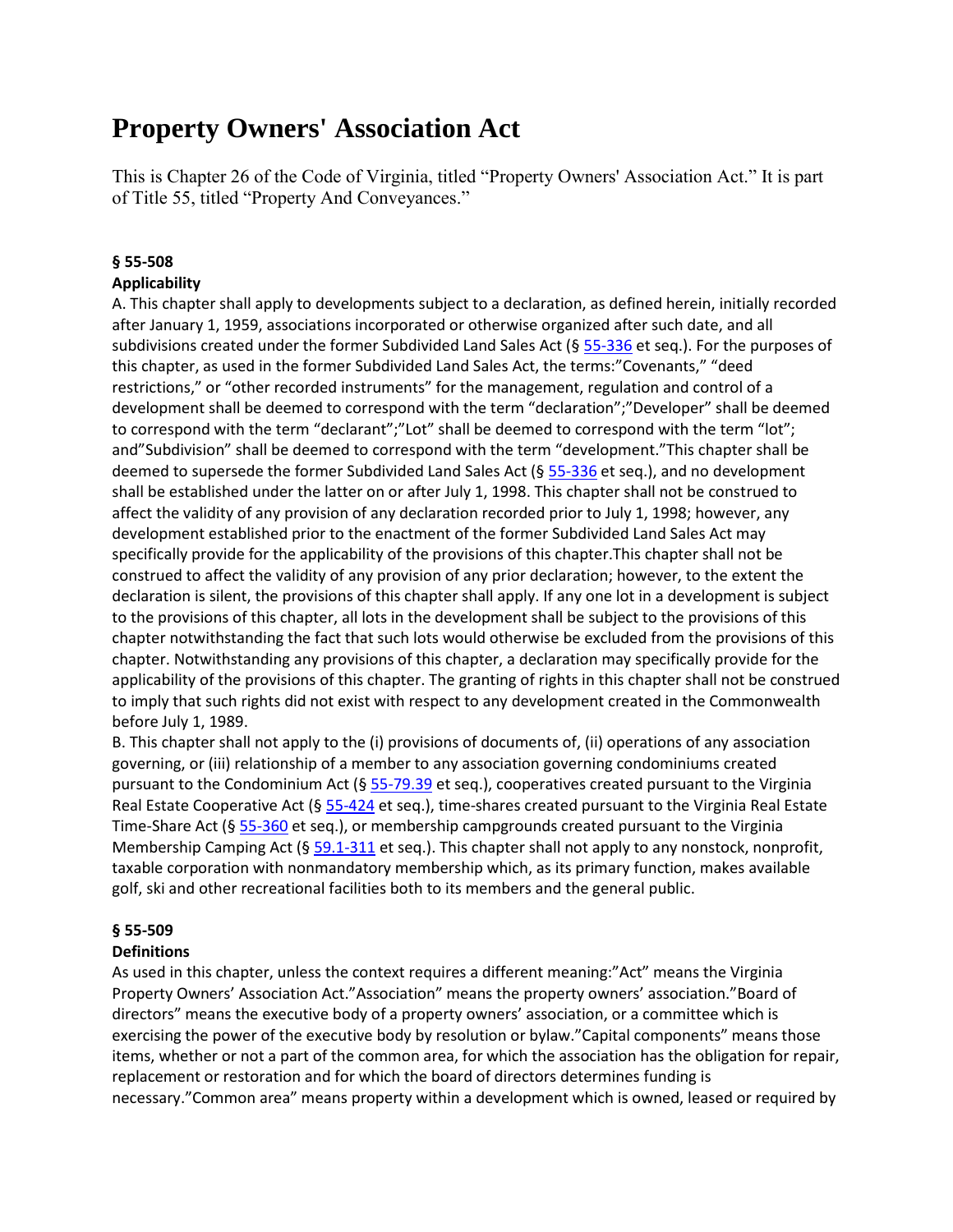the declaration to be maintained or operated by a property owners' association for the use of its members and designated as common area in the declaration."Common interest community" means the same as that term is defined in §  $55-528$ ." Common interest community manager" means the same as that term is defined in §  $\frac{54.1-2345}{2}$  $\frac{54.1-2345}{2}$  $\frac{54.1-2345}{2}$  Declarant" means the person or entity signing the declaration and its successors or assigns who may submit property to a declaration."Declaration" means any instrument, however denominated, recorded among the land records of the county or city in which the development or any part thereof is located, that either (i) imposes on the association maintenance or operational responsibilities for the common area or (ii) creates the authority in the association to impose on lots, or on the owners or occupants of such lots, or on any other entity any mandatory payment of money in connection with the provision of maintenance and/or services for the benefit of some or all of the lots, the owners or occupants of the lots, or the common area. "Declaration" includes any amendment or supplement to the instruments described in this definition. "Declaration" shall not include a declaration of a condominium, real estate cooperative, time-share project or campground."Development" means real property located within this Commonwealth subject to a declaration which contains both lots, at least some of which are residential or are occupied for recreational purposes, and common areas with respect to which any person, by virtue of ownership of a lot, is a member of an association and is obligated to pay assessments provided for in a declaration."Disclosure packet update" means an update of the financial information referenced in subdivisions A 2 through A 9 of §  $55-509.5$ . The update shall include a copy of the original disclosure packet."Financial update" means an update of the financial information referenced in subdivisions A 2 through A 7 of § [55-509.5](https://vacode.org/55-509.5/)."Lot" means (i) any plot or parcel of land designated for separate ownership or occupancy shown on a recorded subdivision plat for a development or the boundaries of which are described in the declaration or in a recorded instrument referred to or expressly contemplated by the declaration, other than a common area, and (ii) a unit in a condominium association or a unit in a real estate cooperative if the condominium or cooperative is a part of a development."Lot owner" means one or more persons who own a lot, including any purchaser of a lot at a foreclosure sale, regardless of whether the deed is recorded in the land records where the lot is located. "Lot owner" does not include any person holding an interest in a lot solely as security for a debt."Meeting" or "meetings" means the formal gathering of the board of directors where the business of the association is discussed or transacted."Professionally managed" means a common interest community that has engaged (i) a common interest community manager to provide management services to the community or (ii) a person as an employee for compensation to provide management services to the community, other than a resident of the community who provides bookkeeping, billing, or recordkeeping services for that community."Property owners' association" or "association" means an incorporated or unincorporated entity upon which responsibilities are imposed and to which authority is granted in the declaration."Settlement agent" means the same as that term is defined in § [55-525.16.](https://vacode.org/55-525.16/)

### **§ 55-509.1**

**Developer to pay real estate taxes attributable to the common area upon transfer to association** Upon the transfer of the common area to the association, the developer shall pay all real estate taxes attributable to the open or common space as defined in  $\S$  [58.1-3284.1](https://vacode.org/58.1-3284.1/) through the date of the transfer to the association.

### **§ 55-509.1:1**

### **Limitation on certain contracts and leases by declarant**

A. If entered into any time prior to the expiration of the period of declarant control contemplated by the declaration, no contract or lease entered into with the declarant or any entity controlled by the declarant, management contract, or employment contract that is directly or indirectly made by or on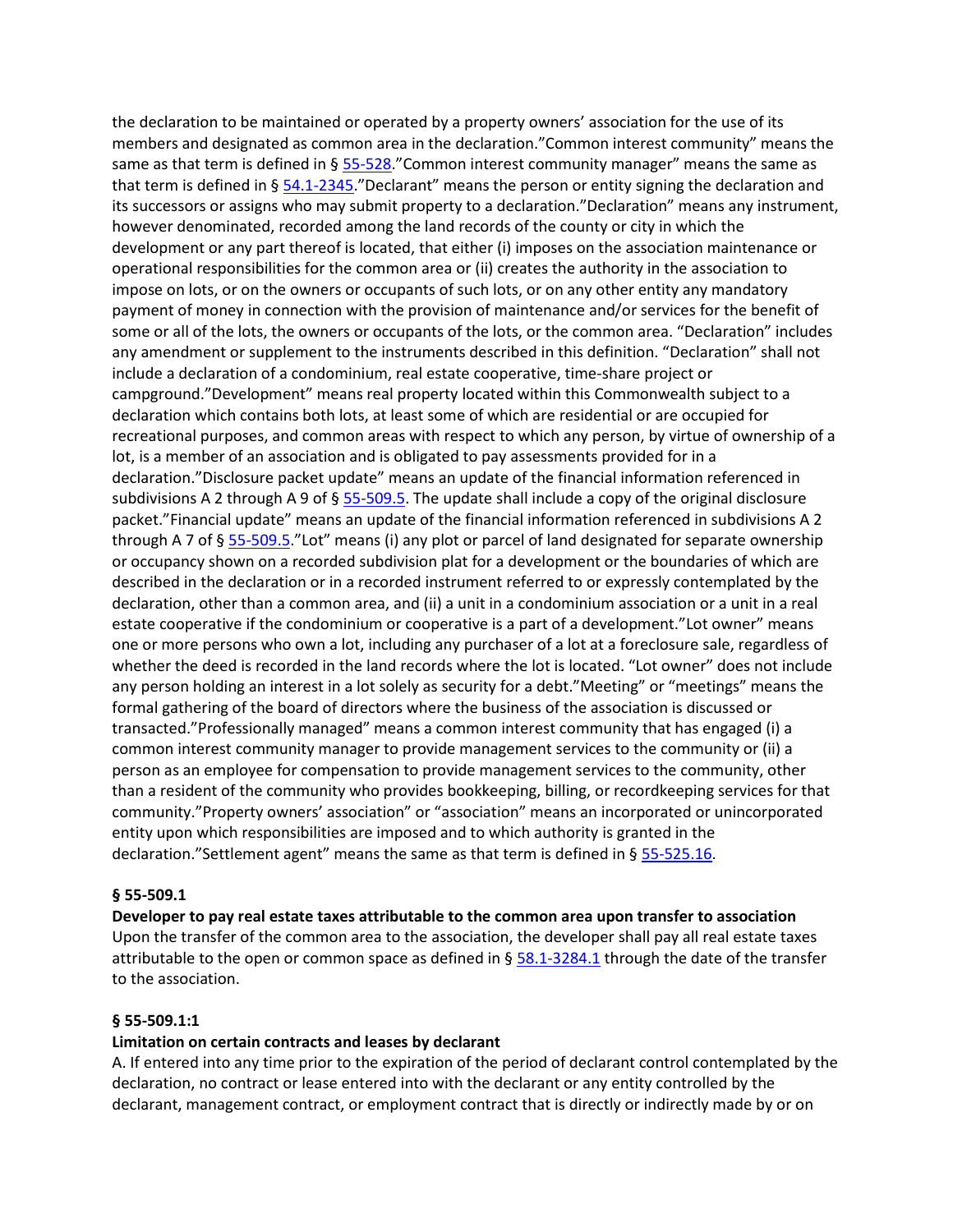behalf of the association, its board of directors, or the lot owners as a group shall be entered into for a period in excess of five years. Any such contract or agreement may be terminated without penalty by the association or its board of directors upon not less than 90 days' written notice to the other party given no later than 60 days after the expiration of the period of declarant control contemplated by the declaration.

B. If entered into any time prior to the expiration of the period of declarant control contemplated by the declaration, any contract or lease entered into with the declarant or any entity controlled by the declarant, management contract, or employment contract that is directly or indirectly made by or on behalf of the association, its board of directors, or the lot owners as a group may be renewed for periods not in excess of five years; however, at the end of any five-year period, the association or its board of directors may terminate any further renewals or extensions thereof.

C. If entered into at any time prior to the expiration of the period of declarant control contemplated by the declaration, any contract, lease, or agreement, other than those subject to the provisions of subsection A or B, may be entered into by or on behalf of the association, its board of directors, or the lot owners as a group if such contract, lease, or agreement is bona fide and is commercially reasonable to the association at the time entered into under the circumstances.

D. This section shall be strictly construed to protect the rights of the lot owners.

#### **§ 55-509.2**

#### **Documents to be provided by declarant upon transfer of control**

Unless previously provided to the board of directors of the association, once the majority of the members of the board of directors other than the declarant are owners of improved lots in the association and the declarant no longer holds a majority of the votes in the association, the declarant shall provide to the board of directors or its designated agent the following: (i) all association books and records held by or controlled by the declarant, including without limitation, minute books and rules and regulations and all amendments thereto which may have been promulgated; (ii) a statement of receipts and expenditures from the date of the recording of the association documents to the end of the regular accounting period immediately succeeding the first election of the board of directors by the home owners, not to exceed 60 days after the date of the election, such statement being prepared in an accurate and complete manner, utilizing the accrual method of accounting; (iii) the number of lots subject to the declaration; (iv) the number of lots that may be subject to the declaration upon completion of development; (v) a copy of the latest available approved plans and specifications for all improvements in the project or as-built plans if available; (vi) all association insurance policies which are currently in force; (vii) written unexpired warranties of the contractors, subcontractors, suppliers, and manufacturers, if any, relative to all common area improvements; (viii) any contracts in which the association is a contracting party; (ix) a list of manufacturers of paints, roofing materials and other similar materials if specified for use on the association property; and (x) the number of members of the board of directors and number of such directors appointed by the declarant together with names and contact information of members of the board of directors.If the association is managed by a common interest community manager in which the declarant, or its principals, has no pecuniary interest or management role, then such common interest community manager shall have the responsibility to provide the documents and information required by clauses (i), (ii), (vi), and (viii).

#### **§ 55-509.3**

#### **Association charges**

Except as expressly authorized in this chapter, in the declaration, or otherwise provided by law, no association may (i) make an assessment or impose a charge against a lot or a lot owner unless the charge is a fee for services provided or related to use of the common area or (ii) charge a fee related to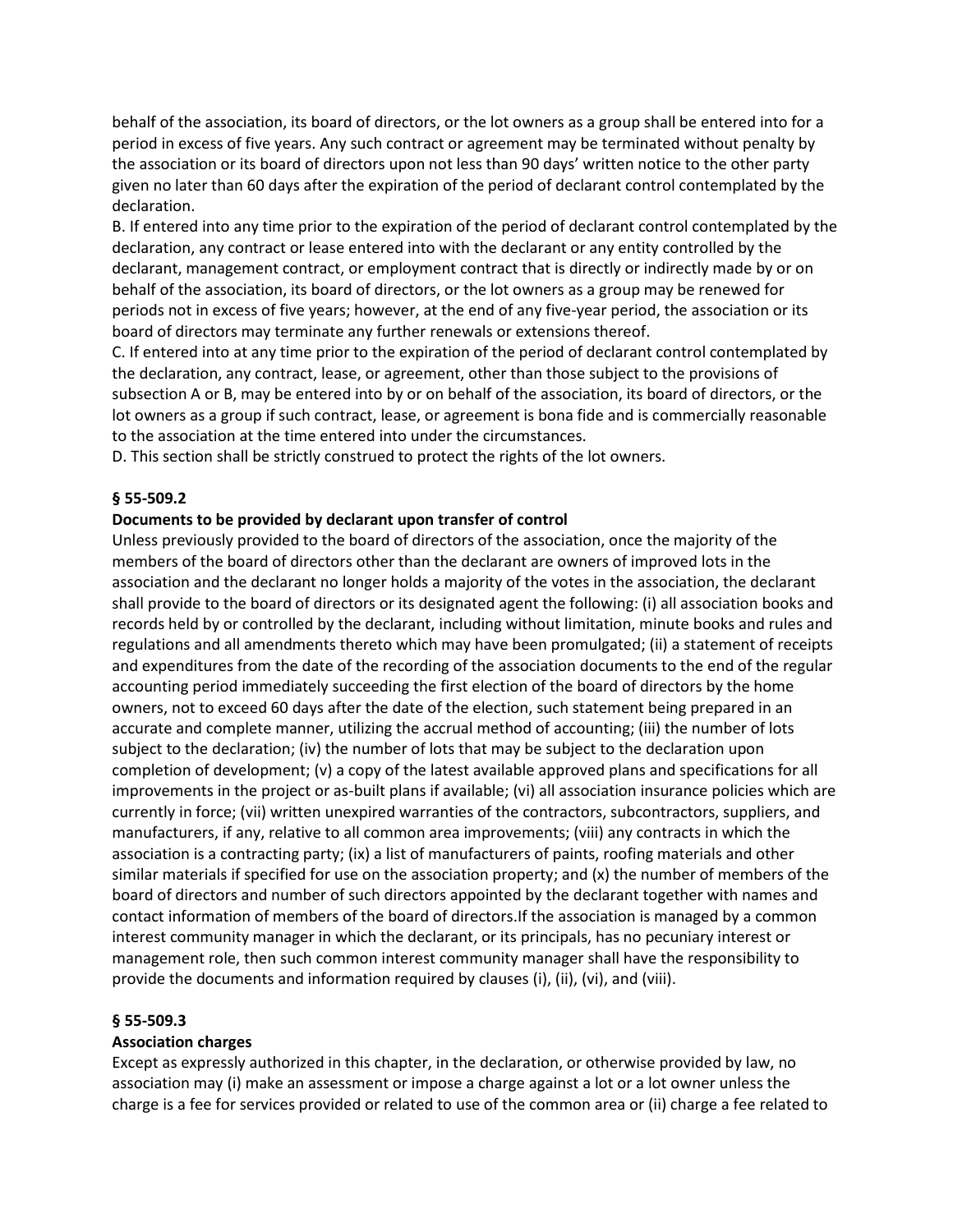the provisions set out in § [55-509.6](https://vacode.org/55-509.6/) or [55-509.7](https://vacode.org/55-509.7/) that is not expressly authorized in those sections. Nothing in this chapter shall be construed to authorize an association or common interest community manager to charge an inspection fee for an unimproved or improved lot except as provided in § [55-](https://vacode.org/55-509.6/) [509.6](https://vacode.org/55-509.6/) o[r 55-509.7.](https://vacode.org/55-509.7/) The Common Interest Community Board may assess a monetary penalty for a violation of this section against any (a) association pursuant to  $\S$  [54.1-2351](https://vacode.org/54.1-2351/) or (b) common interest community manager pursuant to  $\S$  [54.1-2349,](https://vacode.org/54.1-2349/) and may issue a cease and desist order against the violator pursuant to  $\S$  [54.1-2349](https://vacode.org/54.1-2349/) o[r 54.1-2352,](https://vacode.org/54.1-2352/) as applicable.

# **§ 55-509.3:1**

# **Rental of lots**

A. Except as expressly authorized in this chapter or in the declaration or as otherwise provided by law, no association shall:

1. Condition or prohibit the rental to a tenant of a lot by a lot owner or make an assessment or impose a charge except as provided in  $\S$  [55-509.3;](https://vacode.org/55-509.3/)

2. Charge a rental fee, application fee, or other processing fee of any kind in excess of \$ 50 during the term of any lease;

3. Charge an annual or monthly rental fee or any other fee not expressly authorized in § [55-509.3;](https://vacode.org/55-509.3/)

4. Require the lot owner to use a lease or an addendum to the lease prepared by the association;

5. Charge any deposit from the lot owner or the tenant of the lot owner; or

6. Have the authority to evict a tenant of any lot owner or to require any lot owner to execute a power of attorney authorizing the association to so evict. However, if the lot owner designates a person licensed under the provisions of § [54.1-2106.1](https://vacode.org/54.1-2106.1/) as the lot owner's authorized representative with respect to any lease, the association shall recognize such representation without a formal power of attorney, provided that the association is given a written authorization signed by the lot owner designating such representative. Notwithstanding the foregoing, the requirements of  $\S 55-515$  $\S 55-515$  and the declaration shall be satisfied before any such representative may exercise a vote on behalf of a lot owner as a proxy. B. The association may require the lot owner to provide the association with the names and contact information of the tenants and authorized occupants under such lease and any authorized agent of the lot owner, and vehicle information for such tenants or authorized occupants. The association may require the lot owner to provide the association with the tenant's acknowledgement of and consent to any rules and regulations of the association.

C. The provisions of this section shall not apply to lots owned by the association.

# **§ 55-509.3:2**

# **Statement of lot owner rights**

Every lot owner who is a member in good standing of a property owners' association shall have the following rights:

1. The right of access to all books and records kept by or on behalf of the association according to and subject to the provisions of § [55-510,](https://vacode.org/55-510/) including records of all financial transactions;

2. The right to cast a vote on any matter requiring a vote by the association's membership in proportion to the lot owner's ownership interest, except to the extent that the declaration provides otherwise;

3. The right to have notice of any meeting of the board of directors, to make a record of such meetings by audio or visual means, and to participate in such meeting in accordance with the provisions of subsection F of § [55-510](https://vacode.org/55-510/) and § [55-510.1;](https://vacode.org/55-510.1/)

4. The right to have (i) notice of any proceeding conducted by the board of directors or other tribunal specified in the declaration against the lot owner to enforce any rule or regulation of the association and (ii) the opportunity to be heard and represented by counsel at the proceeding, as provided in  $\S$  [55-513,](https://vacode.org/55-513/) and the right of due process in the conduct of that hearing; and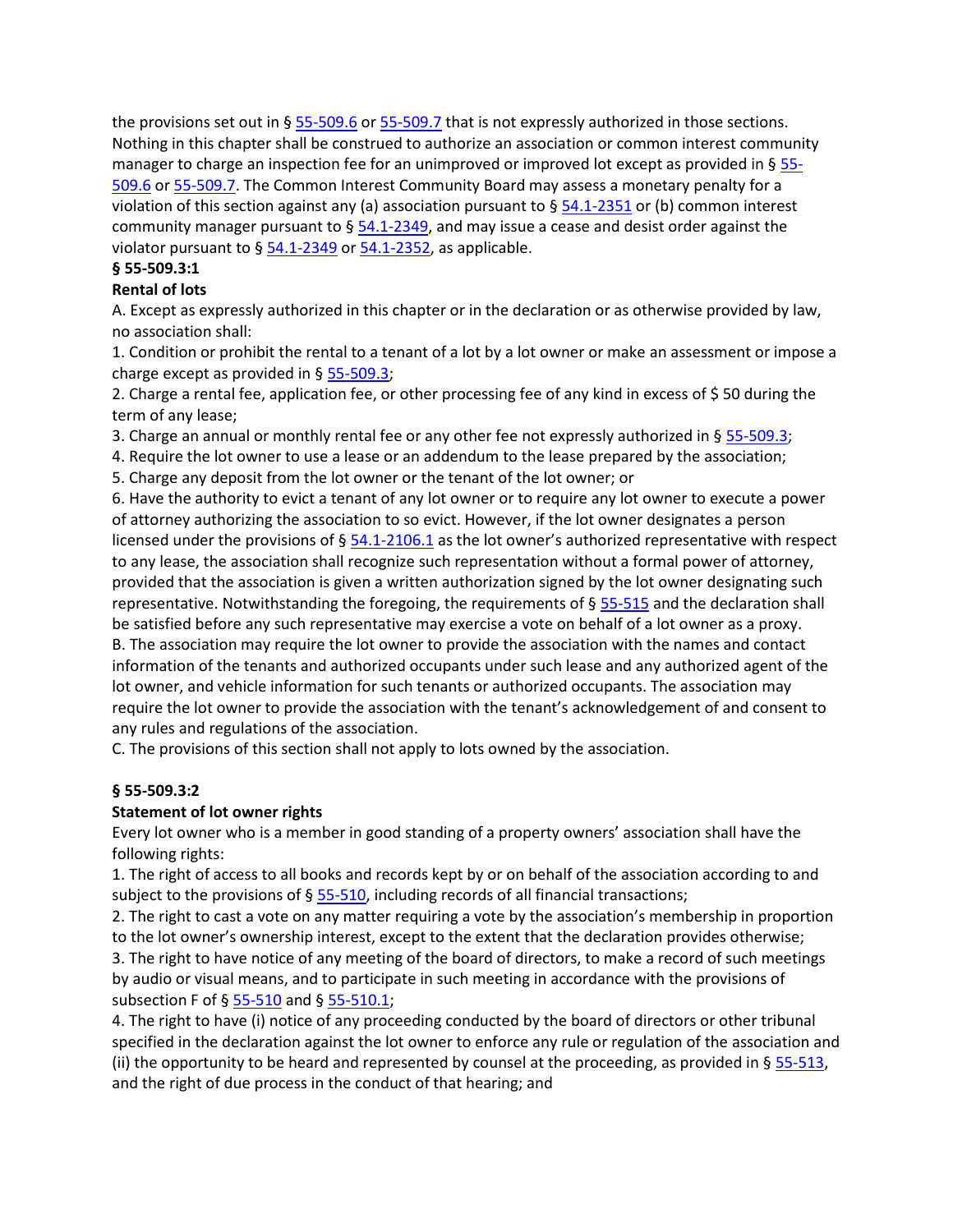5. The right to serve on the board of directors if duly elected and a member in good standing of the association, except to the extent the declaration provides otherwise.

The rights enumerated in this section shall be enforceable by any such lot owner pursuant to the provisions of § [55-515.](https://vacode.org/55-515/)

# **§ 55-509.10**

# **Exceptions to disclosure requirements**

A. The contract disclosures required by  $\S$  [55-509.4](https://vacode.org/55-509.4/) and the association disclosure packet required by § [55-509.5](https://vacode.org/55-509.5/) shall not be provided in the case of:

- 1. A disposition of a lot by gift;
- 2. A disposition of a lot pursuant to court order if the court so directs;
- 3. A disposition of a lot by foreclosure or deed in lieu of foreclosure;

4. A disposition of a lot by a sale at an auction, where the association disclosure packet was made available as part of an auction package for prospective purchasers prior to the auction sale; or 5. A disposition of a lot to a person or entity who is not acquiring the lot for his own residence or for the construction thereon of a dwelling unit to be occupied as his own residence, unless requested by such person or entity. If such disclosures are not requested, a statement in the contract of sale that the purchaser is not acquiring the lot for such purpose shall be conclusive and may be relied upon by the seller of the lot. The person or entity acquiring the lot shall nevertheless be obligated to abide by the declaration, bylaws, rules and regulations, and architectural guidelines of the association as to all matters.

B. In any transaction in which an association disclosure packet is required and a trustee acts as the seller in the sale or resale of a lot, the trustee shall obtain the association disclosure packet from the association and provide the packet to the purchaser.

C. In the case of an initial disposition of a lot by the declarant, the association disclosure packet required by § [55-509.5](https://vacode.org/55-509.5/) need not include the information referenced in subdivisions A 2, A 3, A 5 nor A 9 of § [55-](https://vacode.org/55-509.5/) [509.5,](https://vacode.org/55-509.5/) and it shall include the information referenced in subdivision A 17 of § [55-509.5](https://vacode.org/55-509.5/) only if the association has filed an annual report prior to the date of such disclosure packet.

# **§ 55-509.4**

# **Contract disclosure statement; right of cancellation**

A. Subject to the provisions of subsection A of  $\S$  [55-509.10,](https://vacode.org/55-509.10/) an owner selling a lot shall disclose in the contract that (i) the lot is located within a development that is subject to the Virginia Property Owners' Association Act (§ [55-508](https://vacode.org/55-508/) et seq.); (ii) the Act requires the seller to obtain from the property owners' association an association disclosure packet and provide it to the purchaser; (iii) the purchaser may cancel the contract within three days after receiving the association disclosure packet or being notified that the association disclosure packet will not be available; (iv) if the purchaser has received the association disclosure packet, the purchaser has a right to request an update of such disclosure packet in accordance with subsection H of § [55-509.6](https://vacode.org/55-509.6/) or subsection C of § [55-509.7,](https://vacode.org/55-509.7/) as appropriate; and (v) the right to receive the association disclosure packet and the right to cancel the contract are waived conclusively if not exercised before settlement.For purposes of clause (iii), the association disclosure packet shall be deemed not to be available if (a) a current annual report has not been filed by the association with either the State Corporation Commission pursuant to § [13.1-936](https://vacode.org/13.1-936/) or with the Common Interest Community Board pursuant to  $\S$  [55-516.1,](https://vacode.org/55-516.1/) (b) the seller has made a written request to the association that the packet be provided and no such packet has been received within 14 days in accordance with subsection A of §  $55-509.5$ , or (c) written notice has been provided by the association that a packet is not available.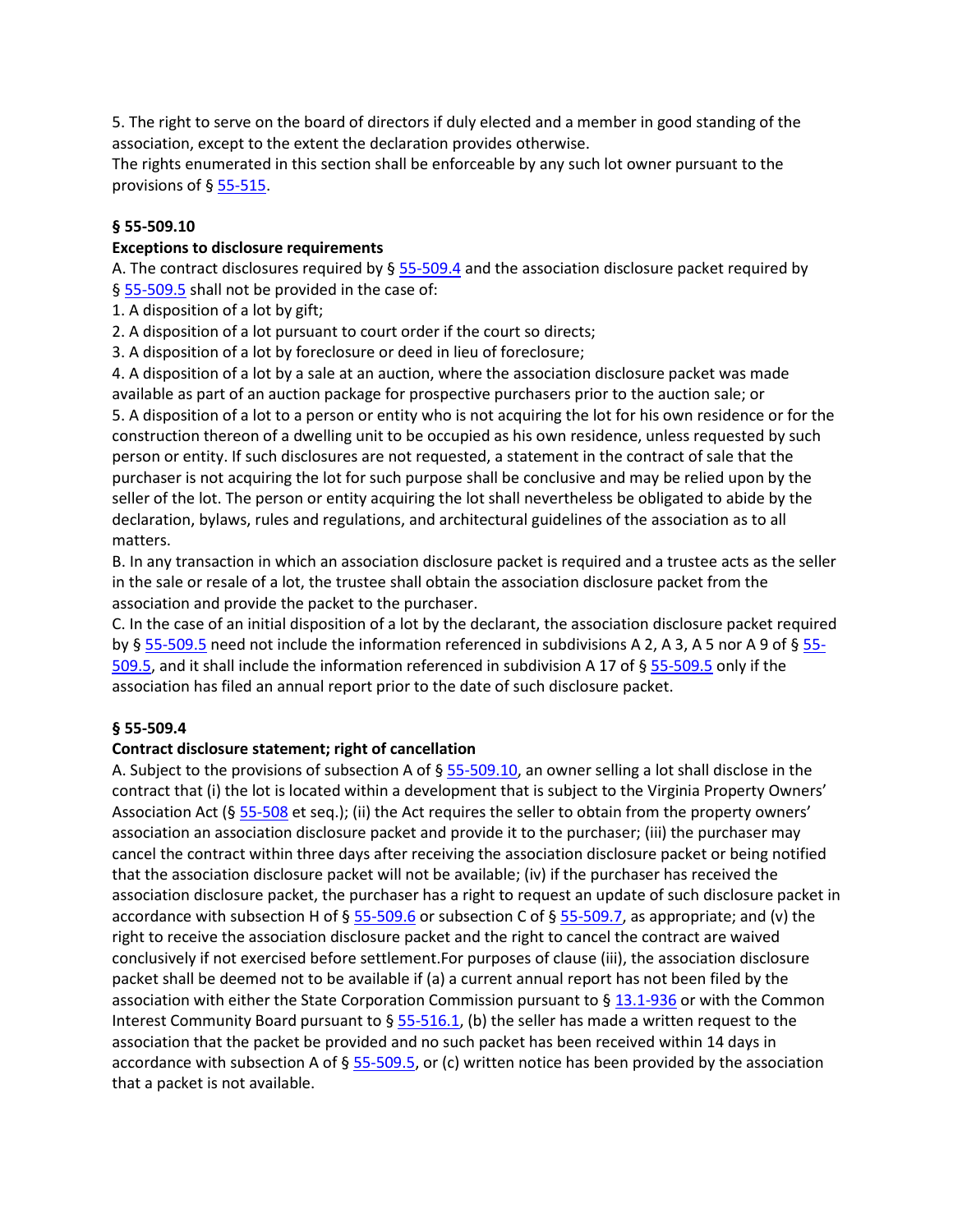B. If the contract does not contain the disclosure required by subsection A, the purchaser's sole remedy is to cancel the contract prior to settlement.

C. The information contained in the association disclosure packet shall be current as of a date specified on the association disclosure packet prepared in accordance with this section; however, a disclosure packet update or financial update may be requested in accordance with subsection G of § [55-509.6](https://vacode.org/55-509.6/) or subsection C of § [55-509.7,](https://vacode.org/55-509.7/) as appropriate. The purchaser may cancel the contract: (i) within three days after the date of the contract, if on or before the date that the purchaser signs the contract, the purchaser receives the association disclosure packet or is notified that the association disclosure packet will not be available; (ii) within three days after receiving the association disclosure packet if the association disclosure packet or notice that the association disclosure packet will not be available is hand delivered, delivered by electronic means, or delivered by a commercial overnight delivery service or the United States Postal Service, and a receipt obtained; or (iii) within six days after the postmark date if the association disclosure packet or notice that the association disclosure packet will not be available is sent to the purchaser by United States mail. The purchaser may also cancel the contract at any time prior to settlement if the purchaser has not been notified that the association disclosure packet will not be available and the association disclosure packet is not delivered to the purchaser.Notice of cancellation shall be provided to the lot owner or his agent by one of the following methods:

# 1. Hand delivery;

2. United States mail, postage prepaid, provided the sender retains sufficient proof of mailing, which may be either a United States postal certificate of mailing or a certificate of service prepared by the sender confirming such mailing;

3. Electronic means provided the sender retains sufficient proof of the electronic delivery, which may be an electronic receipt of delivery, a confirmation that the notice was sent by facsimile, or a certificate of service prepared by the sender confirming the electronic delivery; or

4. Overnight delivery using a commercial service or the United States Postal Service.In the event of a dispute, the sender shall have the burden to demonstrate delivery of the notice of cancellation. Such cancellation shall be without penalty, and the seller shall cause any deposit to be returned promptly to the purchaser.

D. Whenever any contract is canceled based on a failure to comply with subsection A or C or pursuant to subsection B, any deposit or escrowed funds shall be returned within 30 days of the cancellation, unless the parties to the contract specify in writing a shorter period.

E. Any rights of the purchaser to cancel the contract provided by this chapter are waived conclusively if not exercised prior to settlement.

F. Except as expressly provided in this chapter, the provisions of this section and  $\S$  [55-509.5](https://vacode.org/55-509.5/) may not be varied by agreement, and the rights conferred by this section and § [55-509.5](https://vacode.org/55-509.5/) may not be waived.

G. For purposes of this chapter:"Delivery" means that the disclosure packet is delivered to the purchaser or purchaser's authorized agent by one of the methods specified in this section."Purchaser's authorized agent" means any person designated by such purchaser in a ratified real estate contract for purchase and sale of residential real property or other writing designating such agent."Receives, received, or receiving" the disclosure packet means that the purchaser or purchaser's authorized agent has received the disclosure packet by one of the methods specified in this section."Seller's authorized agent" means a person designated by such seller in a ratified real estate contract for purchase and sale of residential real property or other writing designating such agent.

H. Unless otherwise provided in the ratified real estate contract or other writing, delivery to the purchaser's authorized agent shall require delivery to such agent and not to a person other than such agent. Delivery of the disclosure packet may be made by the lot owner or the lot owner's authorized agent.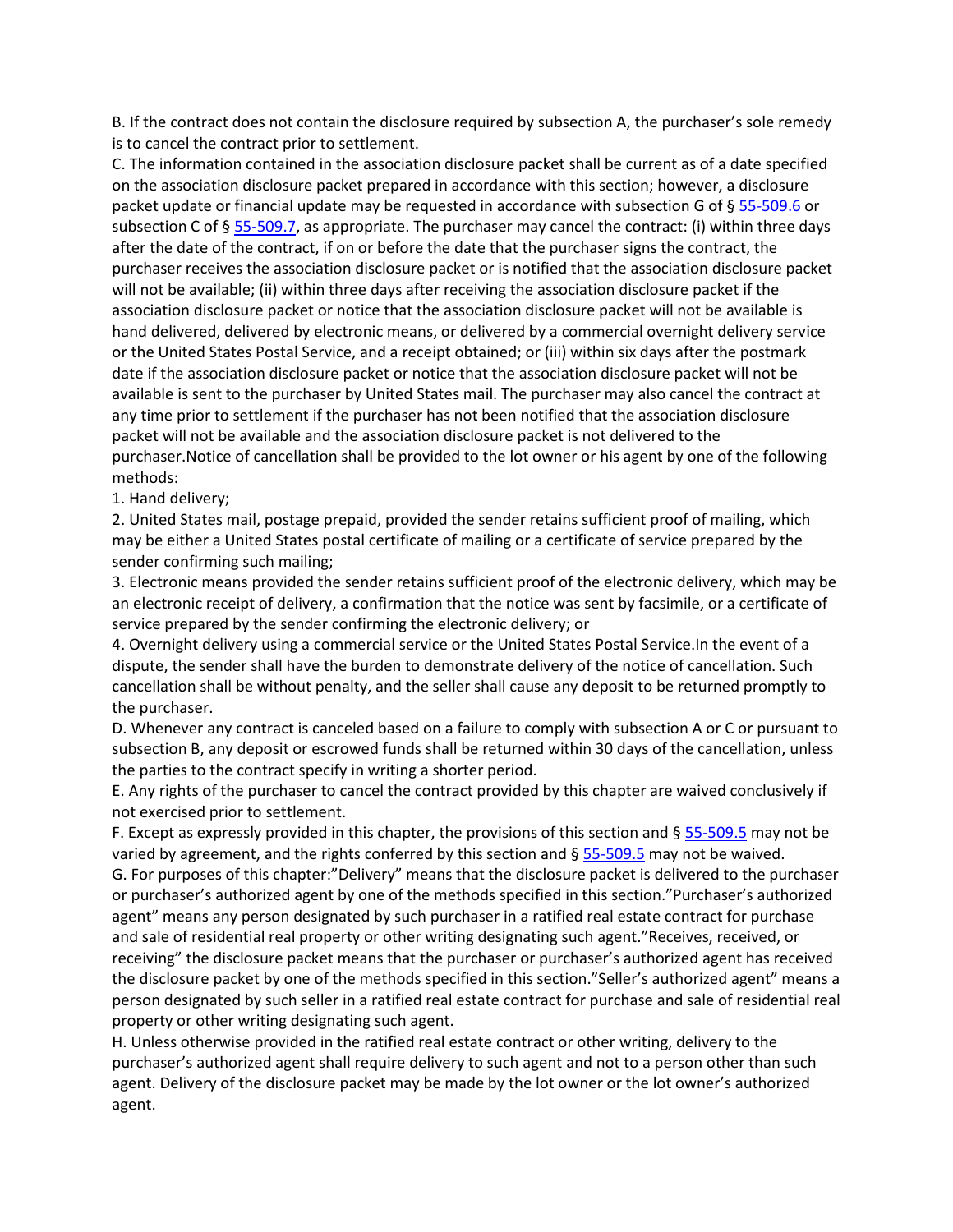I. If the lot is governed by more than one association, the purchaser's right of cancellation may be exercised within the required time frames following delivery of the last disclosure packet or resale certificate.

# **§ 55-509.5**

# **Contents of association disclosure packet; delivery of packet**

A. The association shall deliver, within 14 days after receipt of a written request and instructions by a seller or the seller's authorized agent, an association disclosure packet as directed in the written request. The information contained in the association disclosure packet shall be current as of a date specified on the association disclosure packet. If hand or electronically delivered, the written request is deemed received on the date of delivery. If sent by United States mail, the request is deemed received six days after the postmark date. An association disclosure packet shall contain the following:

1. The name of the association and, if incorporated, the state in which the association is incorporated and the name and address of its registered agent in Virginia;

2. A statement of any expenditure of funds approved by the association or the board of directors that shall require an assessment in addition to the regular assessment during the current year or the immediately succeeding fiscal year;

3. A statement, including the amount of all assessments and any other mandatory fees or charges currently imposed by the association, together with any post-closing fee charged by the common interest community manager, if any, and associated with the purchase, disposition, and maintenance of the lot and to the right of use of common areas, and the status of the account;

4. A statement of whether there is any other entity or facility to which the lot owner may be liable for fees or other charges;

5. The current reserve study report or summary thereof, a statement of the status and amount of any reserve or replacement fund, and any portion of the fund allocated by the board of directors for a specified project;

6. A copy of the association's current budget or a summary thereof prepared by the association, and a copy of its statement of income and expenses or statement of its financial position (balance sheet) for the last fiscal year for which such statement is available, including a statement of the balance due of any outstanding loans of the association;

7. A statement of the nature and status of any pending suit or unpaid judgment to which the association is a party and that either could or would have a material impact on the association or its members or that relates to the lot being purchased;

8. A statement setting forth what insurance coverage is provided for all lot owners by the association, including the fidelity bond maintained by the association, and what additional insurance would normally be secured by each individual lot owner;

9. A statement that any improvement or alteration made to the lot, or uses made of the lot or common area assigned thereto are or are not in violation of the declaration, bylaws, rules and regulations, architectural guidelines and articles of incorporation, if any, of the association;

10. A statement setting forth any restriction, limitation, or prohibition on the right of a lot owner to place a sign on the owner's lot advertising the lot for sale;

11. A statement setting forth any restriction, limitation, or prohibition on the right of a lot owner to display any flag on the owner's lot, including but not limited to reasonable restrictions as to the size, place, and manner of placement or display of such flag and the installation of any flagpole or similar structure necessary to display such flag;

12. A statement setting forth any restriction, limitation, or prohibition on the right of a lot owner to install or use solar energy collection devices on the owner's property;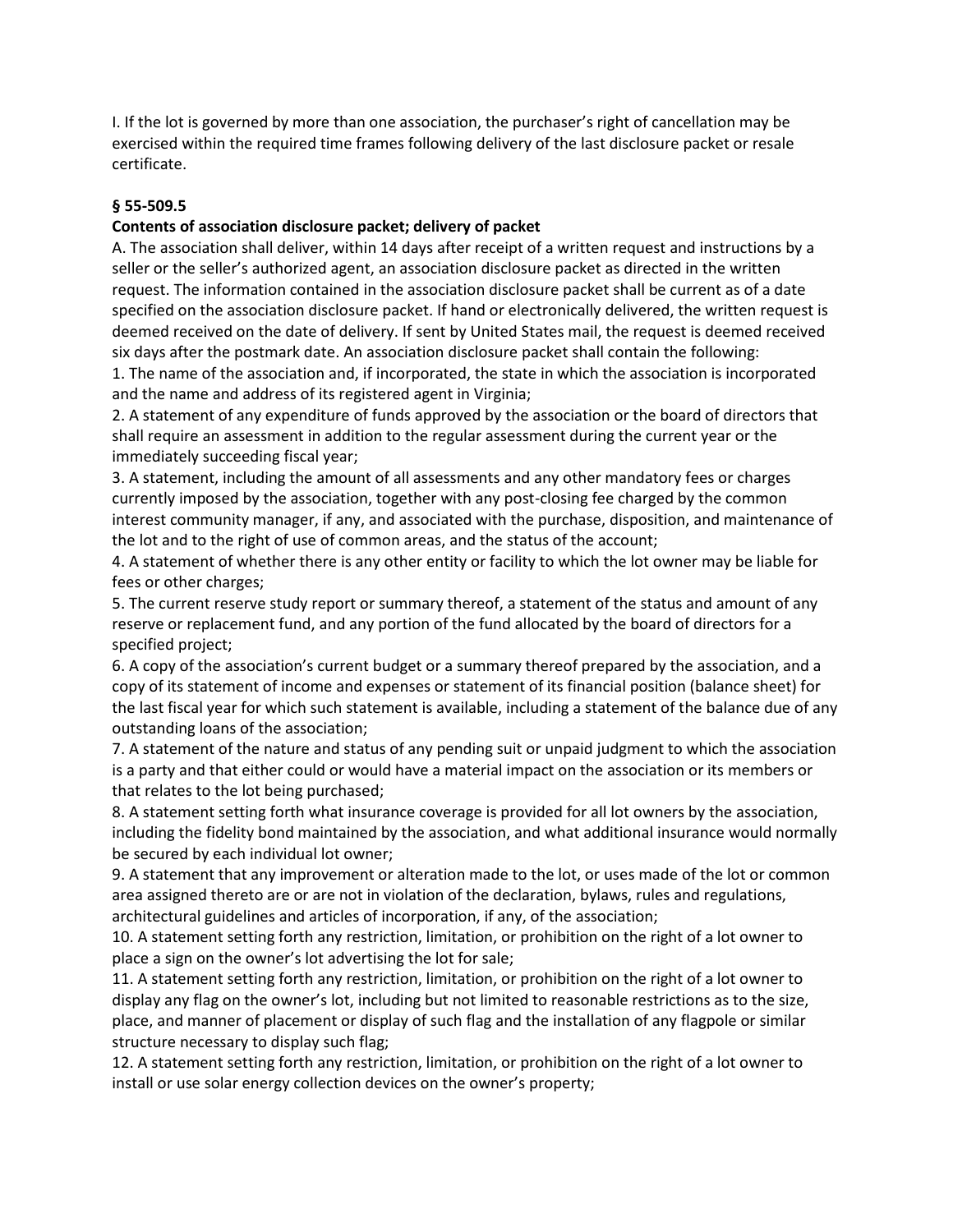13. A copy of the current declaration, the association's articles of incorporation and bylaws, and any rules and regulations or architectural guidelines adopted by the association;

14. A copy of any approved minutes of the board of directors and association meetings for the six calendar months preceding the request for the disclosure packet;

15. A copy of the notice given to the lot owner by the association of any current or pending rule or architectural violation;

16. A copy of the fully completed one-page cover sheet developed by the Common Interest Community Board pursuant to § [54.1-2350;](https://vacode.org/54.1-2350/)

17. Certification that the association has filed with the Common Interest Community Board the annual report required by § [55-516.1,](https://vacode.org/55-516.1/) which certification shall indicate the filing number assigned by the Common Interest Community Board, and the expiration date of such filing; and

18. A statement indicating any known project approvals currently in effect issued by secondary mortgage market agencies.

B. Failure to receive copies of an association disclosure packet shall not excuse any failure to comply with the provisions of the declaration, articles of incorporation, bylaws, or rules or regulations. C. The disclosure packet shall be delivered in accordance with the written request and instructions of

the seller or the seller's authorized agent, including whether the disclosure packet shall be delivered electronically or in hard copy and shall specify the complete contact information for the parties to whom the disclosure packet shall be delivered. The disclosure packet required by this section, shall not, in and of itself, be deemed a security within the meaning of  $\S$  [13.1-501.](https://vacode.org/13.1-501/)

D. The seller or the seller's authorized agent may request that the disclosure packet be provided in hard copy or in electronic form. An association or common interest community manager may provide the disclosure packet electronically; however, the seller or the seller's authorized agent shall have the right to request that the association disclosure packet be provided in hard copy. The seller or the seller's authorized agent shall continue to have the right to request a hard copy of the disclosure packet in person at the principal place of business of the association. If the seller or the seller's authorized agent requests that the disclosure packet be provided in electronic format, neither the association nor its common interest community manager may require the seller or the seller's authorized agent to pay any fees to use the provider's electronic network or system. The disclosure packet shall not be delivered in hard copy if the requester has requested delivery of such disclosure packet electronically. If the disclosure packet is provided electronically by a website link, the preparer shall not cause the website link to expire within the subsequent 90-day period. The preparer shall not charge another fee during the subsequent 12-month period, except that the preparer may charge an update fee for a financial update or for an inspection as provided in § [55-509.6.](https://vacode.org/55-509.6/) If the seller or the seller's authorized agent asks that the disclosure packet be provided in electronic format, the seller or the seller's authorized agent may request that an electronic copy be provided to each of the following named in the request: the seller, the seller's authorized agent, the purchaser, the purchaser's authorized agent, and not more than one other person designated by the requester. If so requested, the property owners' association or its common interest community manager may require the seller or the seller's authorized agent to pay the fee specified in § [55-509.6.](https://vacode.org/55-509.6/) Regardless of whether the disclosure packet is delivered in paper form or electronically, the preparer of the disclosure packet shall provide such disclosure packet directly to the persons designated by the requester to the addresses or, if applicable, the email addresses provided by the requester.

### **§ 55-509.6**

#### **Fees for disclosure packet; professionally managed associations**

A. A professionally managed association or its common interest community manager may charge certain fees as authorized by this section for the inspection of the property, the preparation and issuance of the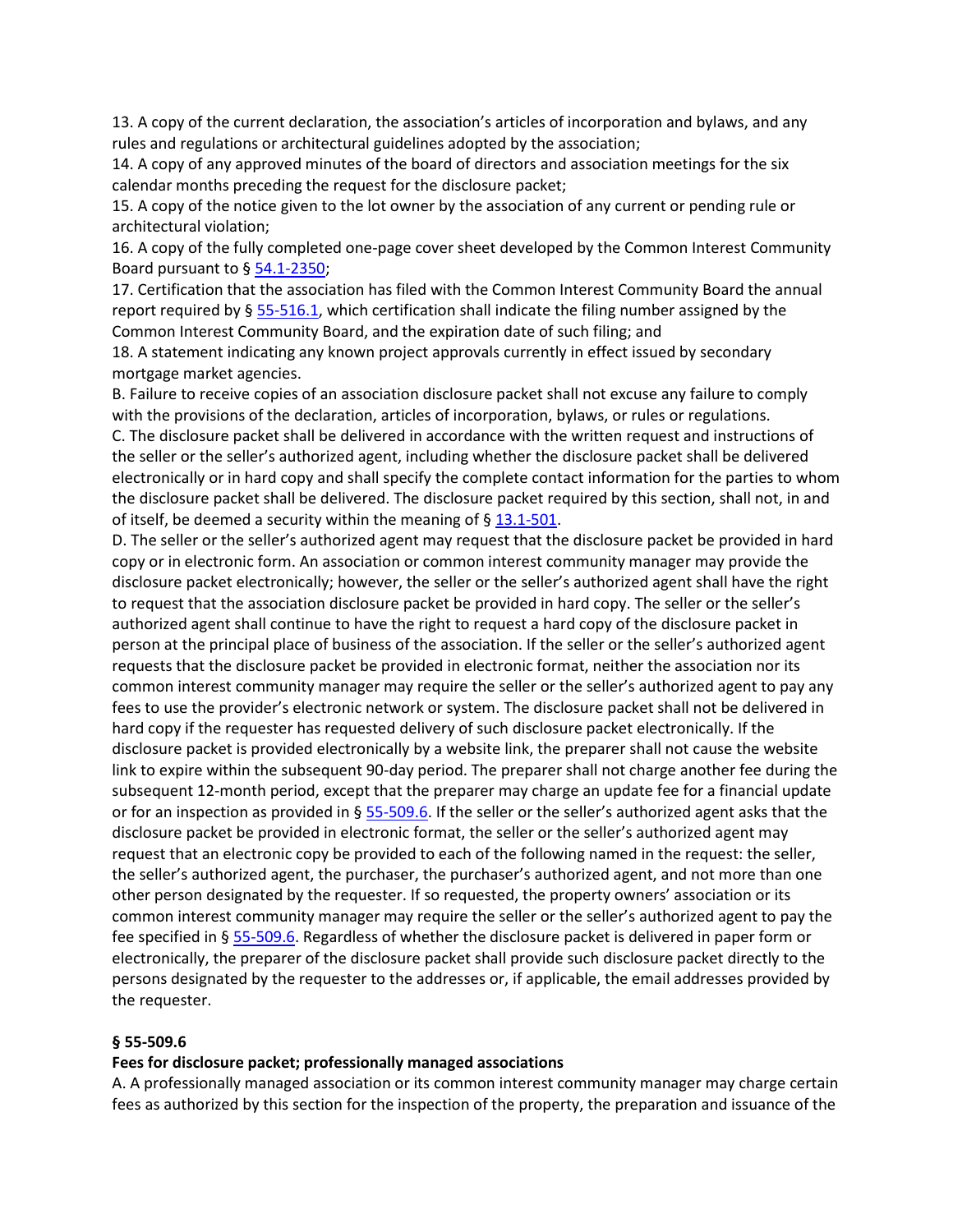disclosure packet required by § [55-509.5,](https://vacode.org/55-509.5/) and for such other services as set out in this section. The seller or the seller's authorized agent shall specify in writing whether the disclosure packet shall be delivered electronically or in hard copy, at the option of the seller or the seller's authorized agent, and shall specify the complete contact information for the parties to whom the disclosure packet shall be delivered.

B. A reasonable fee may be charged by the preparer as follows for:

1. The inspection of the exterior of the dwelling unit and the lot, as authorized in the declaration and as required to prepare the association disclosure packet, a fee not to exceed \$ 100;

2. The preparation and delivery of the disclosure packet in (i) paper format, a fee not to exceed \$ 150 for no more than two hard copies or (ii) electronic format, a fee not to exceed a total of \$ 125 for an electronic copy to each of the following named in the request: the seller, the seller's authorized agent, the purchaser, the purchaser's authorized agent, and not more than one other person designated by the requester. The preparer of the disclosure packet shall provide the disclosure packet directly to the designated persons. Only one fee shall be charged for the preparation and delivery of the disclosure packet;

3. At the option of the seller or the seller's authorized agent, with the consent of the association or the common interest community manager, expediting the inspection, preparation and delivery of the disclosure packet, an additional expedite fee not to exceed \$ 50;

4. At the option of the seller or the seller's authorized agent, an additional hard copy of the disclosure packet, a fee not to exceed  $\frac{1}{2}$  25 per hard copy;

5. At the option of the seller or the seller's authorized agent, a fee not to exceed an amount equal to the actual cost paid to a third-party commercial delivery service for hand delivery or overnight delivery of the association disclosure packet; and

6. A post-closing fee to the purchaser of the property, collected at settlement, for the purpose of establishing the purchaser as the owner of the property in the records of the association, a fee not to exceed \$ 50.Except as otherwise provided in subsection E, neither the association nor its common interest community manager shall require cash, check, certified funds or credit card payments at the time the request for the disclosure packet is made. The disclosure packet shall state that all fees and costs for the disclosure packet shall be the personal obligation of the lot owner and shall be an assessment against the lot and collectible as any other assessment in accordance with the provisions of the declaration and  $\S$  [55-516,](https://vacode.org/55-516/) if not paid at settlement or within 60 days of the delivery of the disclosure packet, whichever occurs first.For purposes of this section, an expedite fee shall only be charged if the inspection and preparation of delivery of the disclosure packet are completed within five business days of the request for a disclosure packet.

C. No fees other than those specified in this section, and as limited by this section, shall be charged by the association or its common interest community manager for compliance with the duties and responsibilities of the association under this chapter. No additional fee shall be charged for access to the association's or common interest community manager's website. The association or its common interest community manager shall publish and make available in paper or electronic format, or both, a schedule of the applicable fees so the seller or the seller's authorized agent will know such fees at the time of requesting the packet.

D. Any fees charged pursuant to this section shall be collected at the time of settlement on the sale of the lot and shall be due and payable out of the settlement proceeds in accordance with this section. The settlement agent shall escrow a sum sufficient to pay such costs of the seller at settlement. The seller shall be responsible for all costs associated with the preparation and delivery of the association disclosure packet, except for the costs of any disclosure packet update or financial update, which costs shall be the responsibility of the requester, payable at settlement. Neither the association nor its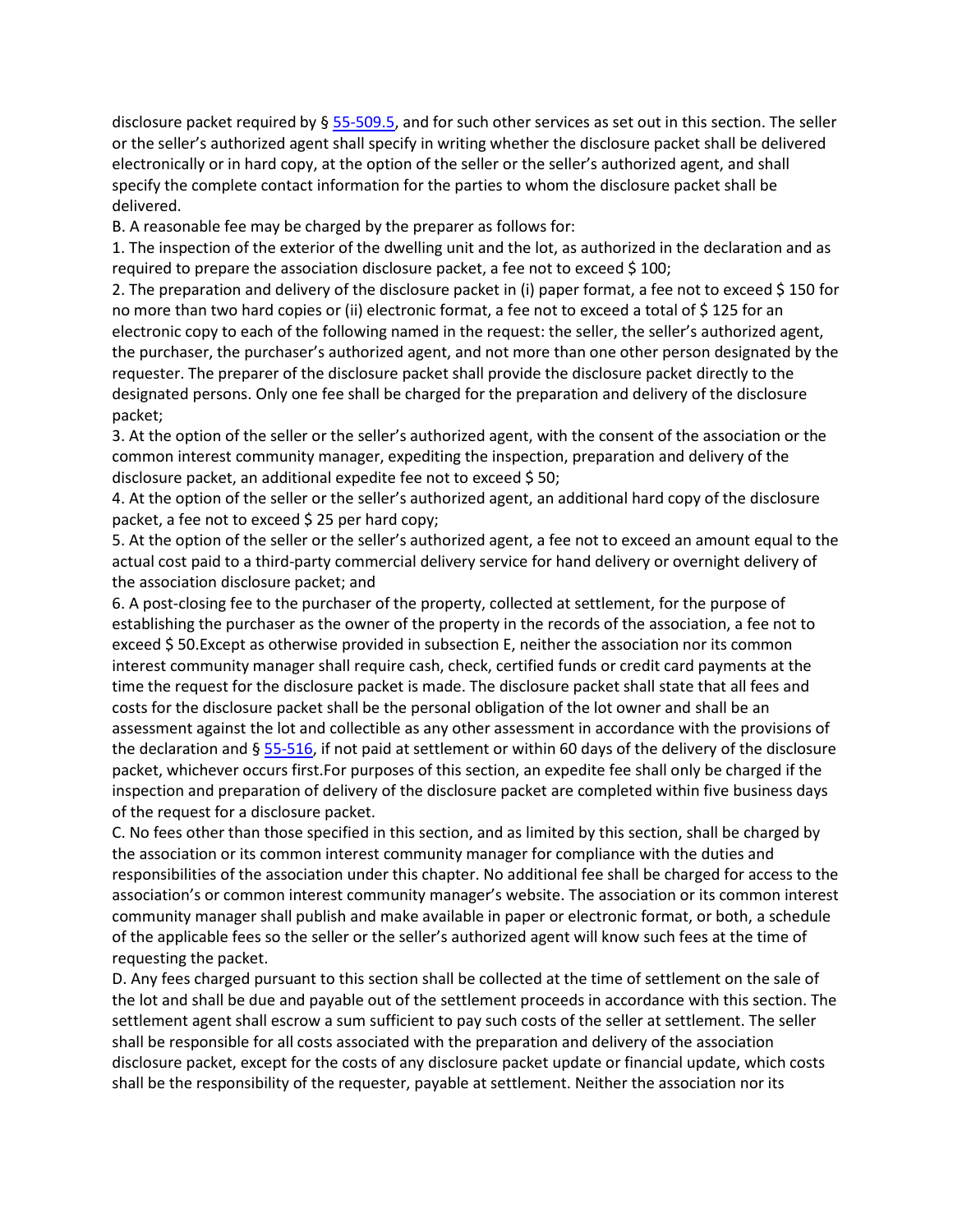common interest community manager shall require cash, check, certified funds, or credit card payments at the time of the request is made for the association disclosure packet.

E. If settlement does not occur within 60 days of the delivery of the disclosure packet, or funds are not collected at settlement and disbursed to the association or the common interest community manager, all fees, including those costs that would have otherwise been the responsibility of the purchaser or settlement agent, shall be (i) assessed within one year after delivery of the disclosure packet against the lot owner, (ii) the personal obligation of the lot owner, and (iii) an assessment against the lot and collectible as any other assessment in accordance with the provisions of the declaration and  $\S$  [55-516.](https://vacode.org/55-516/) The seller may pay the association by cash, check, certified funds, or credit card, if credit card payment is an option offered by the association. The association shall pay the common interest community manager the amount due from the lot owner within 30 days after invoice.

F. The maximum allowable fees charged in accordance with this section shall adjust every five years, as of January 1 of that year, in an amount equal to the annual increases for that five-year period in the United States Average Consumer Price Index for all items, all urban consumers (CPI-U), as published by the Bureau of Labor Statistics of the U.S. Department of Labor.

G. If an association disclosure packet has been issued for a lot within the preceding 12-month period, a person specified in the written instructions of the seller or the seller's authorized agent, including the seller or the seller's authorized agent, or the purchaser or his authorized agent may request a disclosure packet update. The requester shall specify whether the disclosure packet update shall be delivered electronically or in hard copy, and shall specify the complete contact information of the parties to whom the update shall be delivered. The disclosure packet update shall be delivered within 10 days of the written request.

H. The settlement agent may request a financial update. The requester shall specify whether the financial update shall be delivered electronically or in hard copy, and shall specify the complete contact information of the parties to whom the update shall be delivered. The financial update shall be delivered within three business days of the written request.

I. A reasonable fee for the disclosure packet update or financial update may be charged by the preparer not to exceed \$ 50. At the option of the purchaser or the purchaser's authorized agent, the requester may request that the association or the common interest community manager perform an additional inspection of the exterior of the dwelling unit and the lot, as authorized in the declaration, for a fee not to exceed \$ 100. Any fees charged for the specified update shall be collected at the time settlement occurs on the sale of the property. The settlement agent shall escrow a sum sufficient to pay such costs of the seller at settlement. Neither the association nor its common interest community manager, if any, shall require cash, check, certified funds, or credit card payments at the time the request is made for the disclosure packet update. The requester may request that the specified update be provided in hard copy or in electronic form.

J. No association or common interest community manager may require the requester to request the specified update electronically. The seller or the seller's authorized agent shall continue to have the right to request a hard copy of the specified update in person at the principal place of business of the association. If the requester asks that the specified update be provided in electronic format, neither the association nor its common interest community manager may require the requester to pay any fees to use the provider's electronic network or system. A copy of the specified update shall be provided to the seller or the seller's authorized agent.

K. When an association disclosure packet has been delivered as required by  $\S$  [55-509.5,](https://vacode.org/55-509.5/) the association shall, as to the purchaser, be bound by the statements set forth therein as to the status of the assessment account and the status of the lot with respect to any violation of the declaration, bylaws, rules and regulations, architectural guidelines and articles of incorporation, if any, of the association as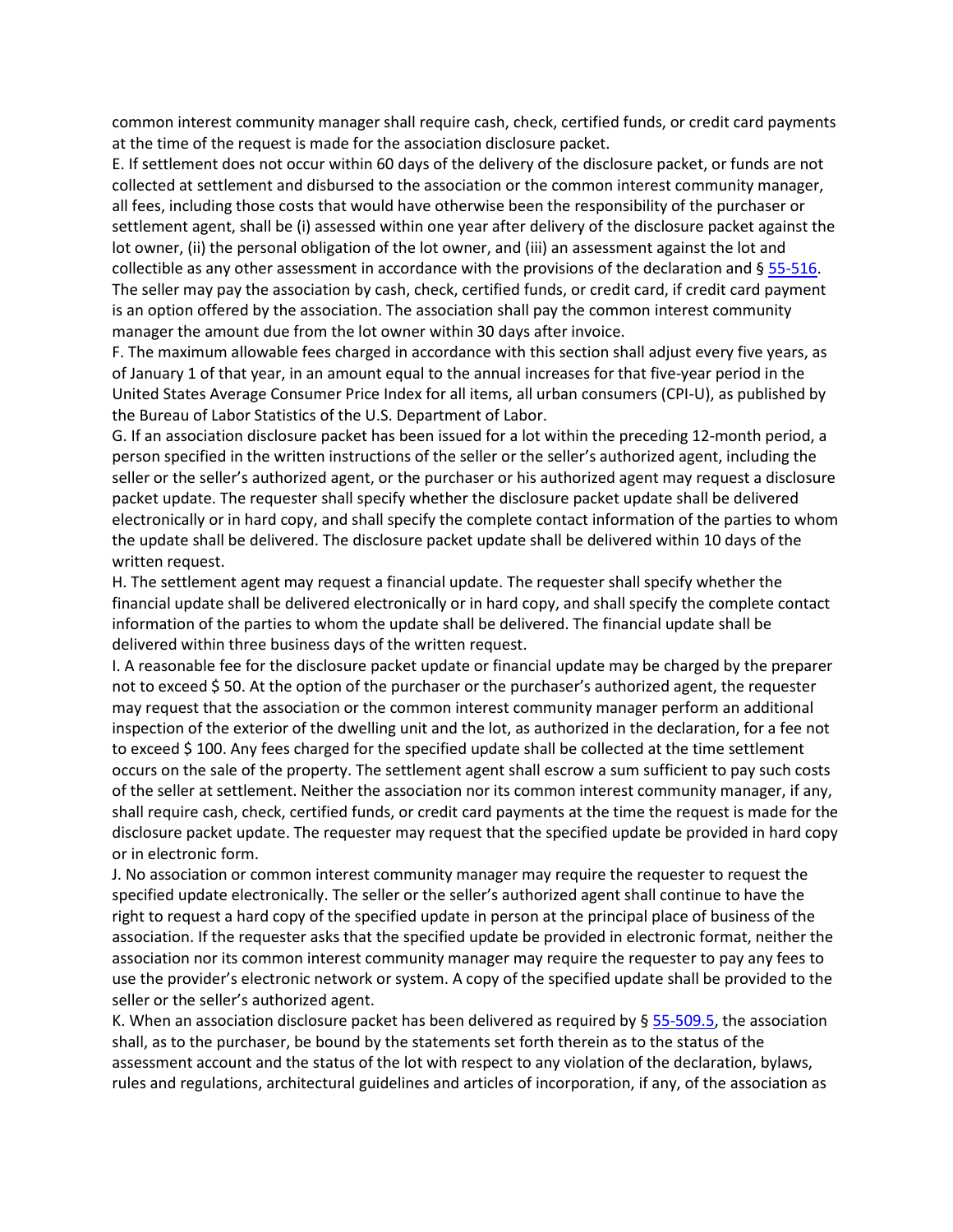of the date of the statement unless the purchaser had actual knowledge that the contents of the disclosure packet were in error.

L. If the association or its common interest community manager has been requested in writing to furnish the association disclosure packet required by  $\S$  [55-509.5,](https://vacode.org/55-509.5/) failure to provide the association disclosure packet substantially in the form provided in this section shall be deemed a waiver of any claim for delinquent assessments or of any violation of the declaration, bylaws, rules and regulations, or architectural guidelines existing as of the date of the request with respect to the subject lot. The preparer of the association disclosure packet shall be liable to the seller in an amount equal to the actual damages sustained by the seller in an amount not to exceed \$ 1,000. The purchaser shall nevertheless be obligated to abide by the declaration, bylaws, rules and regulations, and architectural guidelines of the association as to all matters arising after the date of the settlement of the sale.

# **§ 55-509.7**

# **Fees for disclosure packets; associations not professionally managed**

A. An association that is not professionally managed may charge a fee for the preparation and issuance of the association disclosure packet required by § [55-509.5.](https://vacode.org/55-509.5/) Any fee shall reflect the actual cost of the preparation of the association disclosure packet, but shall not exceed \$ 0.10 per page of copying costs or a total of \$ 100 for all costs incurred in preparing the association disclosure packet. The seller or his authorized agent shall specify whether the association disclosure packet shall be delivered electronically or in hard copy and shall specify the complete contact information of the parties to whom the disclosure packet shall be delivered. If the seller or his authorized agent specifies that delivery shall be made to the purchaser or his authorized agent, the preparer shall provide the disclosure packet directly to the designated persons, at the same time it is delivered to the seller or his authorized agent. The association shall advise the requestor if electronic delivery of the disclosure packet or the disclosure packet update or financial update is not available, if electronic delivery has been requested by the seller or his authorized agent.

B. No fees other than those specified in this section shall be charged by the association for compliance with its duties and responsibilities under this section. Any fees charged pursuant to this section shall be collected at the time of delivery of the disclosure packet. If unpaid, any such fees shall be an assessment against the lot and collectible as any other assessment in accordance with the provisions of the declaration and § [55-516.](https://vacode.org/55-516/) The seller may pay the association by cash, check, certified funds, or credit card, if credit card payment is an option offered by the association.

C. If an association disclosure packet has been issued for a lot within the preceding 12-month period, a person specified in the written instructions of the seller or his authorized agent, including the seller or his authorized agent, or the purchaser or his authorized agent may request a disclosure packet update. The requestor shall specify whether the disclosure packet update shall be delivered electronically or in hard copy and shall specify the complete contact information of the parties to whom the specified update shall be delivered. The disclosure packet update shall be delivered within 10 days of the written request therefor.

D. The settlement agent may request a financial update. The requestor shall specify whether the financial update shall be delivered electronically or in hard copy, and shall specify the complete contact information of the parties to whom the update shall be delivered. The financial update shall be delivered within three business days of the written request therefor.

E. A reasonable fee for the disclosure packet update or a financial update may be charged by the preparer not to exceed \$ 50. At the option of the purchaser or his authorized agent, the requestor may request that the association perform an additional inspection of the exterior of the dwelling unit and the lot, as authorized in the declaration, for a fee not to exceed \$50. Any fees charged for the specified update shall be collected at the time of delivery of the update. The association shall not require cash,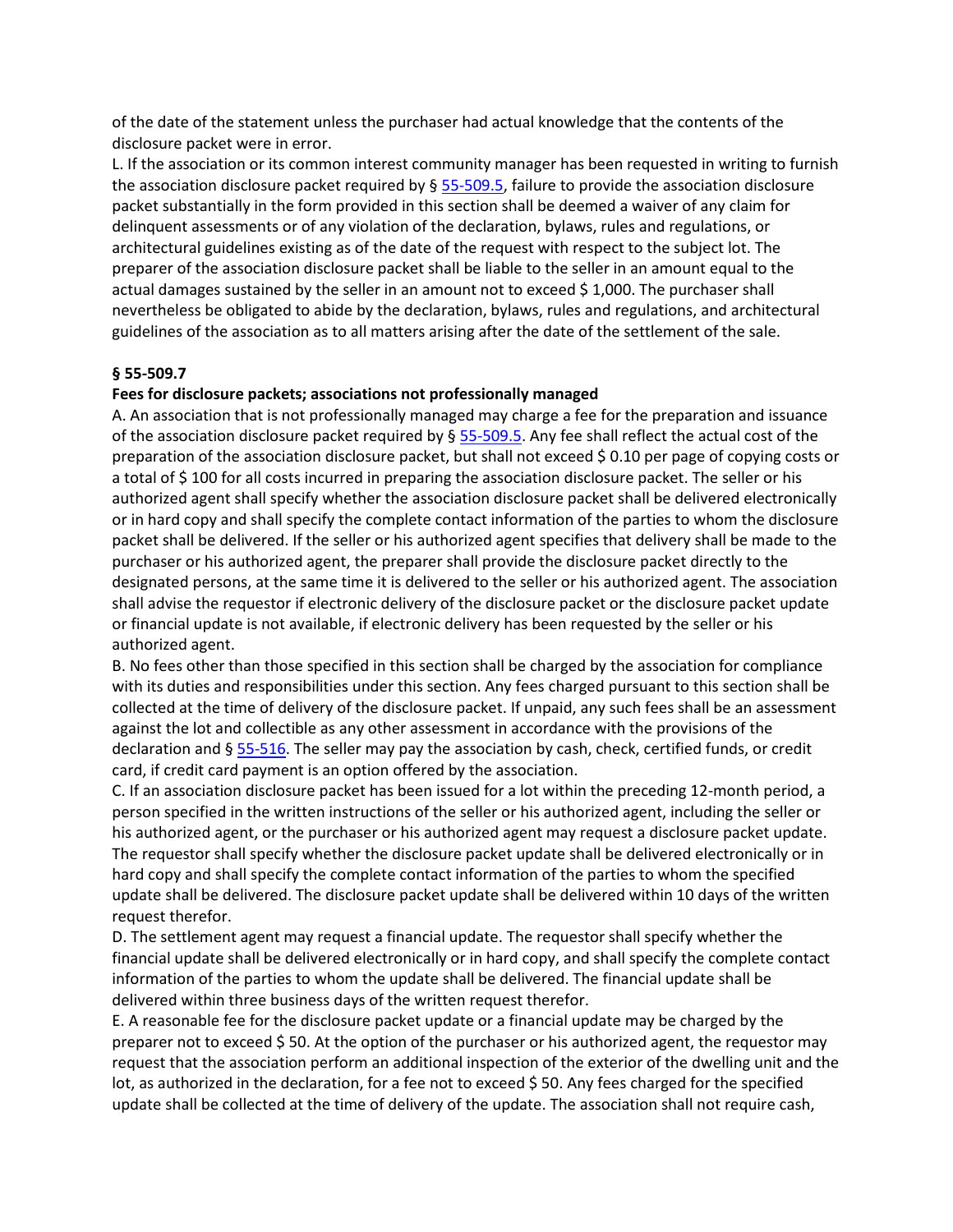check, certified funds, or credit card payments at the time the request is made for the disclosure packet update. The requestor may request that the specified update be provided in hard copy or in electronic form.

F. No association may require the requestor to request the specified update electronically. The seller or his authorized agent shall continue to have the right to request a hard copy of the specified update in person at the principal place of business of the association. If the requestor asks that the specified update be provided in electronic format, the association shall not require the requester to pay any fees to use the provider's electronic network or system. If the requestor asks that the specified update be provided in electronic format, the requestor may designate no more than two additional recipients to receive the specified update in electronic format at no additional charge. A copy of the specified update shall be provided to the seller or his authorized agent.

G. When a disclosure packet has been delivered as required by § [55-509.5,](https://vacode.org/55-509.5/) the association shall, as to the purchaser, be bound by the statements set forth therein as to the status of the assessment account and the status of the lot with respect to any violation of the declaration, bylaws, rules and regulations, architectural guidelines and articles of incorporation, if any, of the association as of the date of the statement unless the purchaser had actual knowledge that the contents of the disclosure packet were in error.

H. If the association has been requested to furnish the association disclosure packet required by this section, failure to provide the association disclosure packet substantially in the form provided in this section shall be deemed a waiver of any claim for delinquent assessments or of any violation of the declaration, bylaws, rules and regulations, or architectural guidelines existing as of the date of the request with respect to the subject lot. The association shall be liable to the seller in an amount equal to the actual damages sustained by the seller in an amount not to exceed \$500. The purchaser shall nevertheless be obligated to abide by the declaration, bylaws, rules and regulations, and architectural guidelines of the association as to all matters arising after the date of the settlement of the sale.

# **§ 55-509.8**

### **Properties subject to more than one declaration**

If the lot is subject to more than one declaration, the association or its common interest community manager may charge the fees authorized by § [55-509.6](https://vacode.org/55-509.6/) or [55-509.7](https://vacode.org/55-509.7/) for each of the applicable associations, provided however, that no association shall charge inspection fees unless the association has architectural control over the lot.

### **§ 55-509.9**

### **Requests by settlement agents**

A. The settlement agent may request a financial update from the preparer of the disclosure packet. The preparer of the disclosure packet shall, upon request from the settlement agent, provide the settlement agent with written escrow instructions directing the amount of any funds to be paid from the settlement proceeds to the association or the common interest community manager. There shall be no fees charged for a response by the association or its common interest community manager to a request from the settlement agent for written escrow instructions, however a fee may be charged for a financial update pursuant to this chapter.

B. The settlement agent, when transmitting funds to the association or the common interest community manager, shall, unless otherwise directed in writing, provide the preparer of the disclosure packet with (i) the complete record name of the seller, (ii) the address of the subject lot, (iii) the complete name of the purchaser, (iv) the date of settlement, and (v) a brief explanation of the application of any funds transmitted or by providing a copy of a settlement statement, unless otherwise prohibited.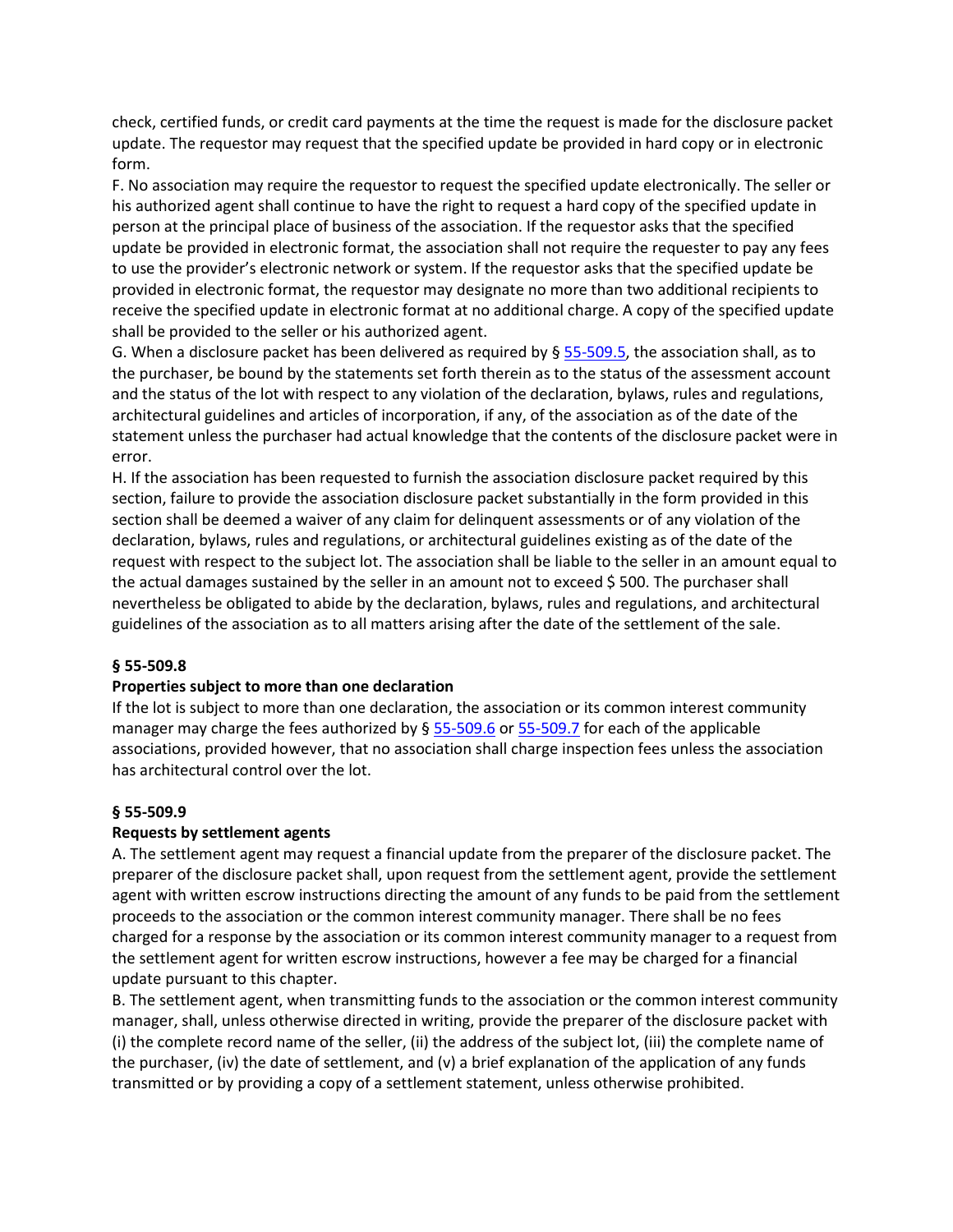### **§ 55-510**

### **Access to association records; association meetings; notice**

A. The association shall keep detailed records of receipts and expenditures affecting the operation and administration of the association. All financial books and records shall be kept in accordance with generally accepted accounting practices.

B. Subject to the provisions of subsection C and so long as the request is for a proper purpose related to his membership in the association, all books and records kept by or on behalf of the association, shall be available for examination and copying by a member in good standing or his authorized agent including but not limited to:

1. The association's membership list and addresses, which shall not be used for purposes of pecuniary gain or commercial solicitation; and

2. The actual salary of the six highest compensated employees of the association earning over \$ 75,000 and aggregate salary information of all other employees of the association; however, individual salary information shall not be available for examination and copying during the declarant control period.Notwithstanding any provision of law to the contrary, this right of examination shall exist without reference to the duration of membership and may be exercised (i) only during reasonable business hours or at a mutually convenient time and location and (ii) upon five business days' written notice for an association managed by a common interest community manager and 10 business days' written notice for a self-managed association, which notice reasonably identifies the purpose for the request and the specific books and records of the association requested.

C. Books and records kept by or on behalf of an association may be withheld from inspection and copying to the extent that they concern:

1. Personnel matters relating to specific, identified persons or a person's medical records;

2. Contracts, leases, and other commercial transactions to purchase or provide goods or services, currently in or under negotiation;

3. Pending or probable litigation. Probable litigation means those instances where there has been a specific threat of litigation from a party or the legal counsel of a party;

4. Matters involving state or local administrative or other formal proceedings before a government tribunal for enforcement of the association documents or rules and regulations promulgated pursuant to § [55-513;](https://vacode.org/55-513/)

5. Communications with legal counsel that relate to subdivisions 1 through 4 or that are protected by the attorney-client privilege or the attorney work product doctrine;

6. Disclosure of information in violation of law;

7. Meeting minutes or other confidential records of an executive session of the board of directors held in accordance with subsection C of  $\S$  [55-510.1;](https://vacode.org/55-510.1/)

8. Documentation, correspondence or management or board reports compiled for or on behalf of the association or the board by its agents or committees for consideration by the board in executive session; or

9. Individual unit owner or member files, other than those of the requesting lot owner, including any individual lot owner's or member's files kept by or on behalf of the association.

D. Prior to providing copies of any books and records to a member in good standing under this section, the association may impose and collect a charge, reflecting the reasonable costs of materials and labor, not to exceed the actual costs thereof. Charges may be imposed only in accordance with a cost schedule adopted by the board of directors in accordance with this subsection. The cost schedule shall (i) specify the charges for materials and labor, (ii) apply equally to all members in good standing, and (iii) be provided to such requesting member at the time the request is made.

E. Notwithstanding the provisions of subsections B and C, all books and records of the association, including individual salary information for all employees and payments to independent contractors, shall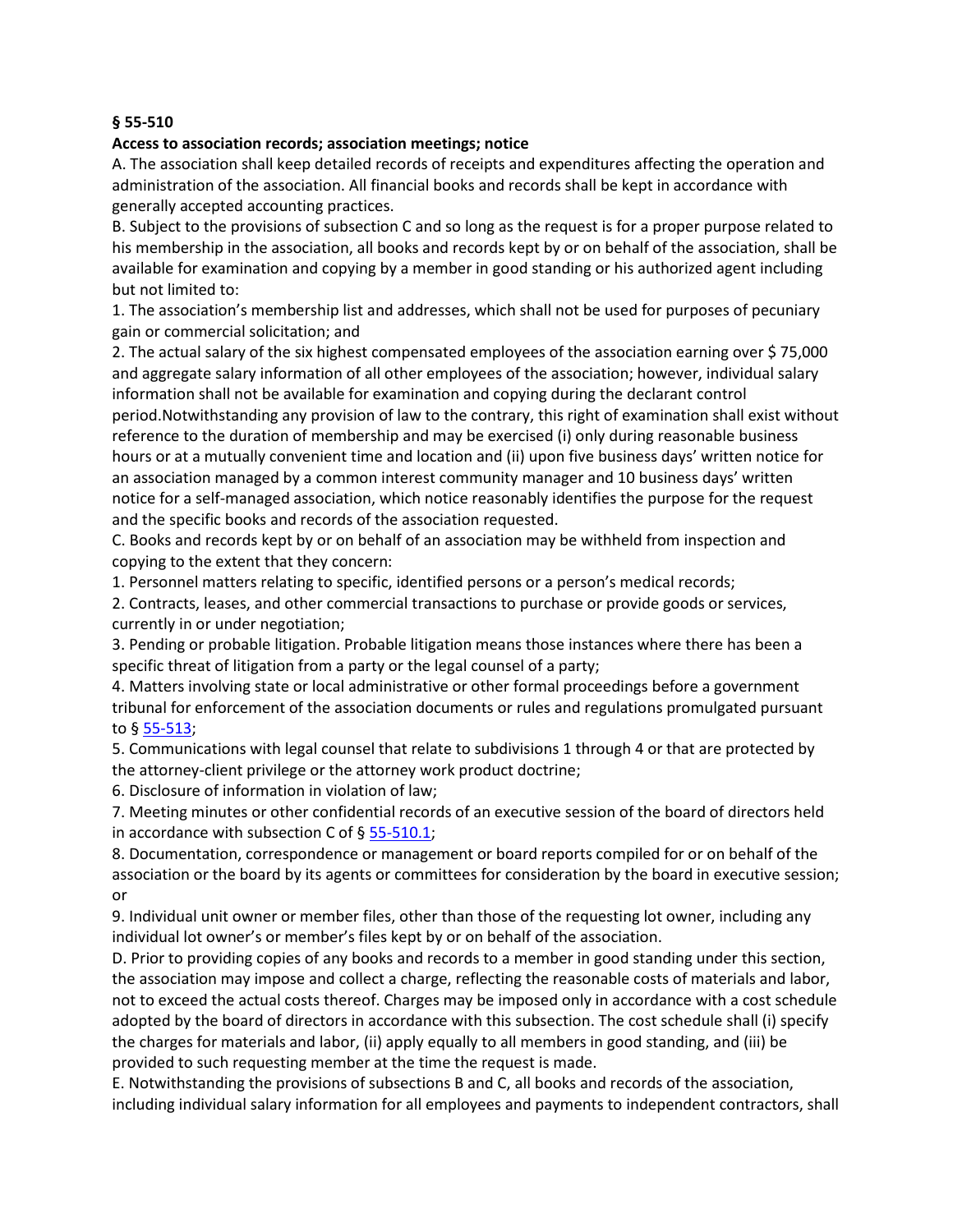be available for examination and copying upon request by a member of the board of directors in the discharge of his duties as a director.

F. Meetings of the association shall be held in accordance with the provisions of the bylaws at least once each year after the formation of the association. The bylaws shall specify an officer or his agent who shall, at least 14 days in advance of any annual or regularly scheduled meeting, and at least seven days in advance of any other meeting, send to each member notice of the time, place, and purposes of such meeting. In the event of cancellation of any annual meeting of the association at which directors are elected, the seven-day notice of any subsequent meeting scheduled to elect such directors shall include a statement that the meeting is scheduled for the purpose of the election of directors.Notice shall be sent by United States mail to all members at the address of their respective lots unless the member has provided to such officer or his agent an address other than the address of the member's lot; or notice may be hand delivered by the officer or his agent, provided the officer or his agent certifies in writing that notice was delivered to the member. Except as provided in subdivision C 7, draft minutes of the board of directors shall be open for inspection and copying (i) within 60 days from the conclusion of the meeting to which such minutes appertain or (ii) when such minutes are distributed to board members as part of an agenda package for the next meeting of the board of directors, whichever occurs first.

# **§ 55-510.1**

# **Meetings of the board of directors**

A. All meetings of the board of directors, including any subcommittee or other committee thereof, shall be open to all members of record. The board of directors shall not use work sessions or other informal gatherings of the board of directors to circumvent the open meeting requirements of this section. Minutes of the meetings of the board of directors shall be recorded and shall be available as provided in subsection B of § [55-510.](https://vacode.org/55-510/)

B. Notice of the time, date and place of each meeting of the board of directors or of any subcommittee or other committee thereof shall be published where it is reasonably calculated to be available to a majority of the lot owners.A lot owner may make a request to be notified on a continual basis of any such meetings which request shall be made at least once a year in writing and include the lot owners' name, address, zip code, and any e-mail address as appropriate. Notice of the time, date, and place shall be sent to any lot owner requesting notice (i) by first-class mail or e-mail in the case of meetings of the board of directors or (ii) by e-mail in the case of meetings of any subcommittee or other committee of the board of directors.Notice, reasonable under the circumstances, of special or emergency meetings shall be given contemporaneously with the notice provided members of the association's board of directors or any subcommittee or other committee thereof conducting the meeting.Unless otherwise exempt as relating to an executive session pursuant to subsection C, at least one copy of all agenda packets and materials furnished to members of an association's board of directors or subcommittee or other committee thereof for a meeting shall be made available for inspection by the membership of the association at the same time such documents are furnished to the members of the board of directors or any subcommittee or committee thereof.Any member may record any portion of a meeting required to be open. The board of directors or subcommittee or other committee thereof conducting the meeting may adopt rules (i) governing the placement and use of equipment necessary for recording a meeting to prevent interference with the proceedings and (ii) requiring the member recording the meeting to provide notice that the meeting is being recorded.If a meeting is conducted by telephone conference or video conference or similar electronic means, at least two members of the board of directors shall be physically present at the meeting place included in the notice. The audio equipment shall be sufficient for any member in attendance to hear what is said by any member of the board of directors participating in the meeting who is not physically present.Voting by secret or written ballot in an open meeting shall be a violation of this chapter except for the election of officers.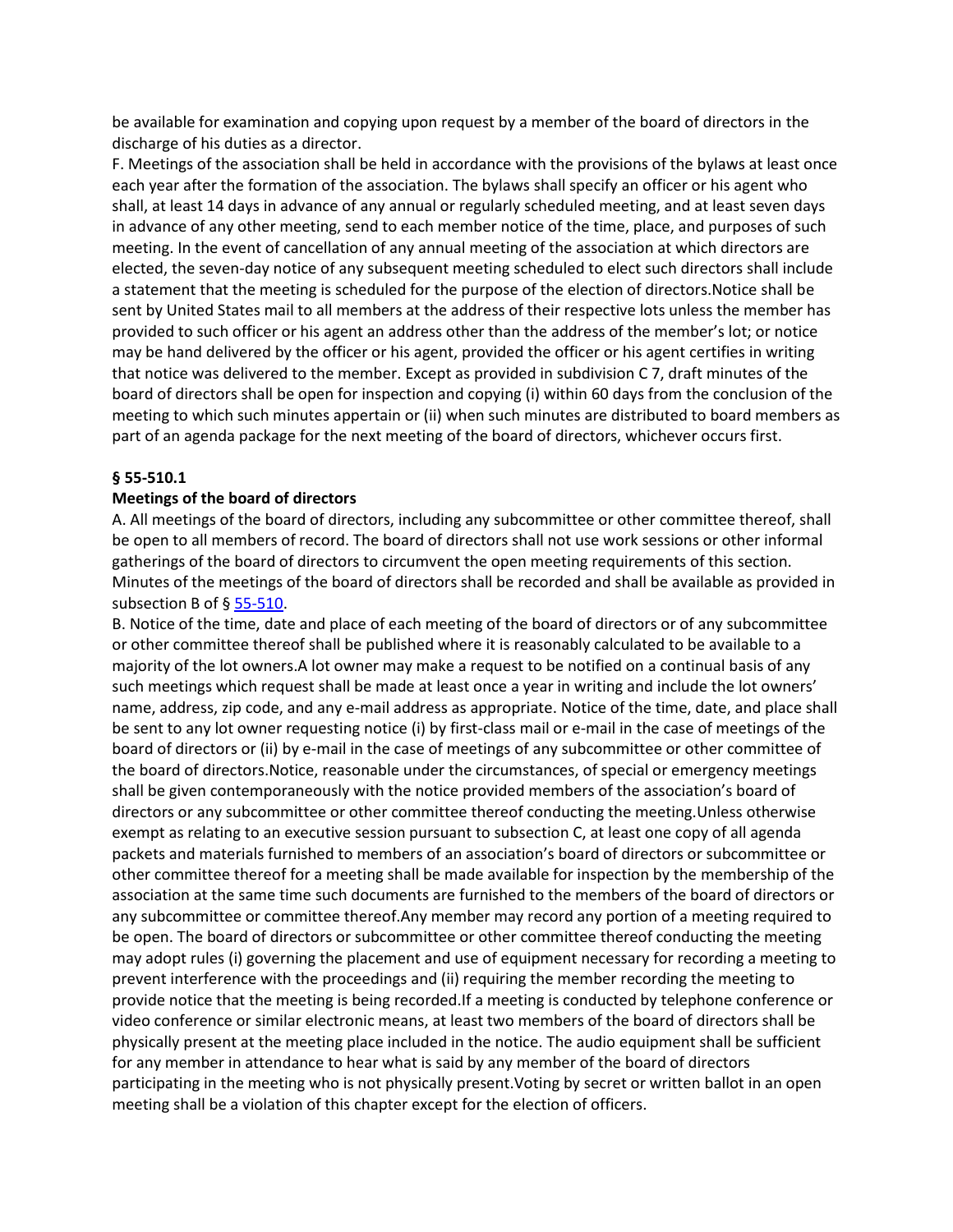C. The board of directors or any subcommittee or other committee thereof may convene in executive session to consider personnel matters; consult with legal counsel; discuss and consider contracts, pending or probable litigation and matters involving violations of the declaration or rules and regulations adopted pursuant thereto for which a member, his family members, tenants, guests or other invitees are responsible; or discuss and consider the personal liability of members to the association, upon the affirmative vote in an open meeting to assemble in executive session. The motion shall state specifically the purpose for the executive session. Reference to the motion and the stated purpose for the executive session shall be included in the minutes. The board of directors shall restrict the consideration of matters during such portions of meetings to only those purposes specifically exempted and stated in the motion. No contract, motion or other action adopted, passed or agreed to in executive session shall become effective unless the board of directors or subcommittee or other committee thereof, following the executive session, reconvenes in open meeting and takes a vote on such contract, motion or other action which shall have its substance reasonably identified in the open meeting. The requirements of this section shall not require the disclosure of information in violation of law. D. Subject to reasonable rules adopted by the board of directors, the board of directors shall provide a designated period of time during a meeting to allow members an opportunity to comment on any matter relating to the association. During a meeting at which the agenda is limited to specific topics or at a special meeting, the board of directors may limit the comments of members to the topics listed on the meeting agenda.

# **§ 55-510.2**

# **Distribution of information by members**

The board of directors shall establish a reasonable, effective, and free method, appropriate to the size and nature of the association, for lot owners to communicate among themselves and with the board of directors regarding any matter concerning the association.

### **§ 55-510.3**

### **Common areas; notice of pesticide application**

The association shall post notice of all pesticide applications in or upon the common areas. Such notice shall consist of conspicuous signs placed in or upon the common areas where the pesticide will be applied at least 48 hours prior to the application.

### **§ 55-511**

#### **Repealed**

Repealed by Acts 2008, cc. 851 and 871, cl. 5.

### **§ 55-513**

### **Adoption and enforcement of rules**

A. Except as otherwise provided in this chapter, the board of directors shall have the power to establish, adopt, and enforce rules and regulations with respect to use of the common areas and with respect to such other areas of responsibility assigned to the association by the declaration, except where expressly reserved by the declaration to the members. Rules and regulations may be adopted by resolution and shall be reasonably published or distributed throughout the development. A majority of votes cast, in person or by proxy, at a meeting convened in accordance with the provisions of the association's bylaws and called for that purpose shall repeal or amend any rule or regulation adopted by the board of directors. Rules and regulations may be enforced by any method normally available to the owner of private property in Virginia, including, but not limited to, application for injunctive relief or actual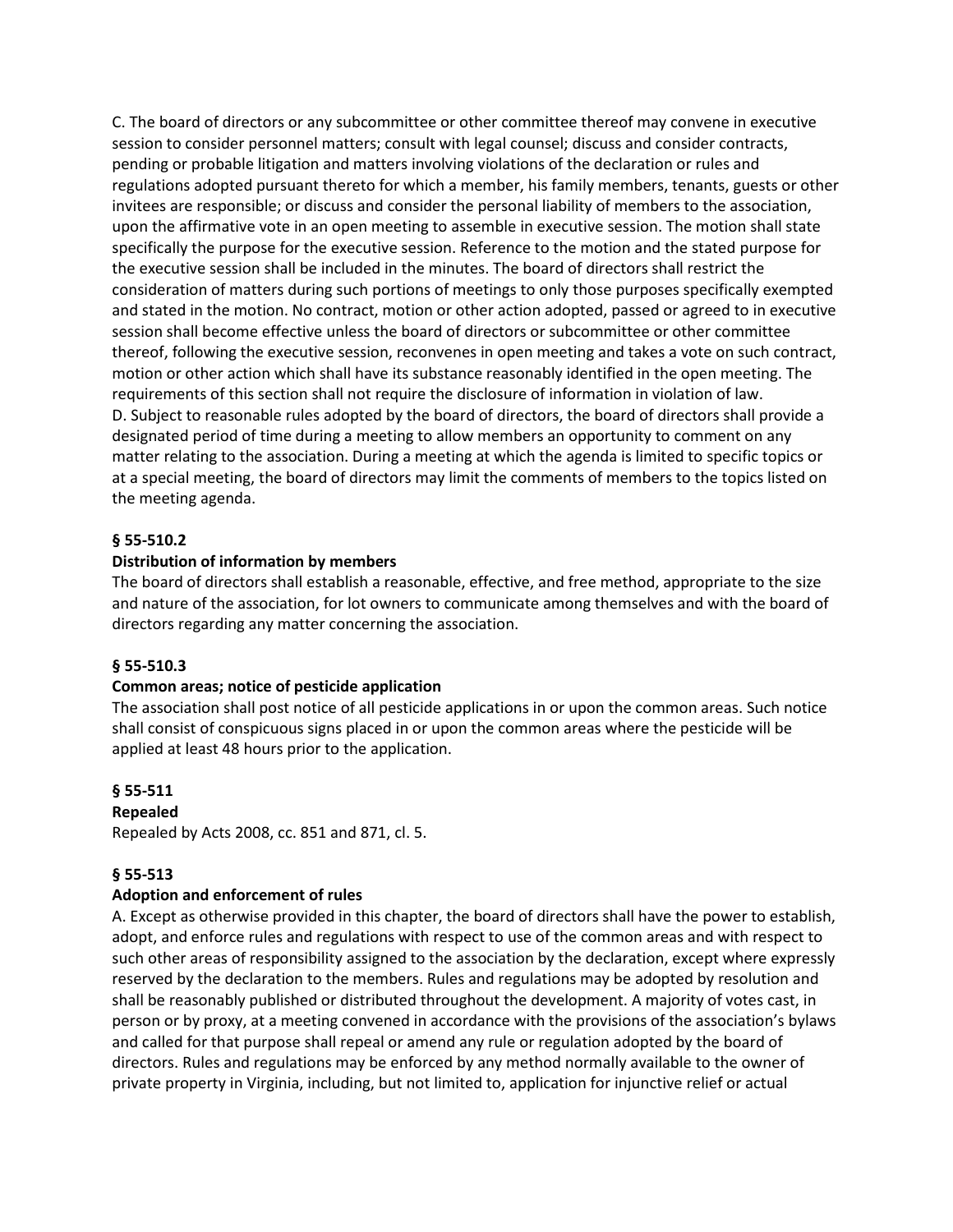damages, during which the court may award to the prevailing party court costs and reasonable attorney fees.

B. The board of directors shall also have the power, to the extent the declaration or rules and regulations duly adopted pursuant thereto expressly so provide, to (i) suspend a member's right to use facilities or services, including utility services, provided directly through the association for nonpayment of assessments which are more than 60 days past due, to the extent that access to the lot through the common areas is not precluded and provided that such suspension shall not endanger the health, safety, or property of any owner, tenant, or occupant and (ii) assess charges against any member for any violation of the declaration or rules and regulations for which the member or his family members, tenants, guests, or other invitees are responsible.

C. Before any action authorized in this section is taken, the member shall be given a reasonable opportunity to correct the alleged violation after written notice of the alleged violation to the member at the address required for notices of meetings pursuant to  $\S$  [55-510.](https://vacode.org/55-510/) If the violation remains uncorrected, the member shall be given an opportunity to be heard and to be represented by counsel before the board of directors or other tribunal specified in the documents.Notice of a hearing, including the actions that may be taken by the association in accordance with this section, shall be hand delivered or mailed by registered or certified mail, return receipt requested, to the member at the address of record with the association at least 14 days prior to the hearing. Within seven days of the hearing, the hearing result shall be hand delivered or mailed by registered or certified mail, return receipt requested, to the member at the address of record with the association.

D. The amount of any charges so assessed shall not be limited to the expense or damage to the association caused by the violation, but shall not exceed \$50 for a single offense or \$10 per day for any offense of a continuing nature and shall be treated as an assessment against the member's lot for the purposes of § [55-516.](https://vacode.org/55-516/) However, the total charges for any offense of a continuing nature shall not be assessed for a period exceeding 90 days.

E. The board of directors may file or defend legal action in general district or circuit court that seeks relief, including injunctive relief arising from any violation of the declaration or duly adopted rules and regulations.

F. After the date a lawsuit is filed in the general district or circuit court by (i) the association, by and through its counsel, to collect the charges or obtain injunctive relief and correct the violation or (ii) the lot owner challenging any such charges, no additional charges shall accrue. If the court rules in favor of the association, it shall be entitled to collect such charges from the date the action was filed as well as all other charges assessed pursuant to this section against the lot owner prior to the action. In addition, if the court finds that the violation remains uncorrected, the court may order the unit owner to abate or remedy the violation.

G. In any suit filed in general district court pursuant to this section, the court may enter default judgment against the lot owner on the association's sworn affidavit.

# **§ 55-513**

# **Adoption and enforcement of rules**

A. Except as otherwise provided in this chapter, the board of directors shall have the power to establish, adopt, and enforce rules and regulations with respect to use of the common areas and with respect to such other areas of responsibility assigned to the association by the declaration, except where expressly reserved by the declaration to the members. Rules and regulations may be adopted by resolution and shall be reasonably published or distributed throughout the development. A majority of votes cast, in person or by proxy, at a meeting convened in accordance with the provisions of the association's bylaws and called for that purpose shall repeal or amend any rule or regulation adopted by the board of directors. Rules and regulations may be enforced by any method normally available to the owner of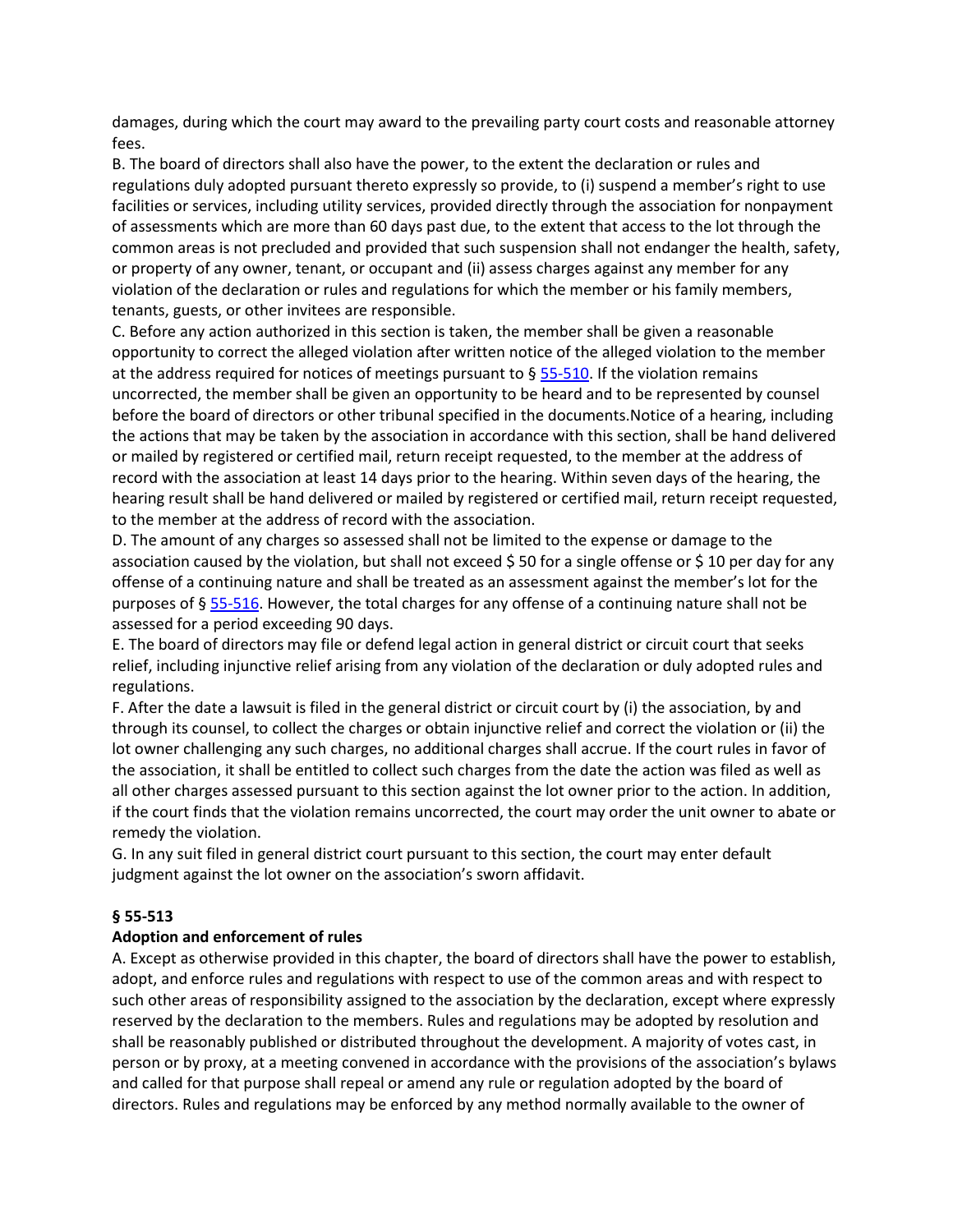private property in Virginia, including, but not limited to, application for injunctive relief or actual damages, during which the court may award to the prevailing party court costs and reasonable attorney fees.

B. The board of directors shall also have the power, to the extent the declaration or rules and regulations duly adopted pursuant thereto expressly so provide, to (i) suspend a member's right to use facilities or services, including utility services, provided directly through the association for nonpayment of assessments which are more than 60 days past due, to the extent that access to the lot through the common areas is not precluded and provided that such suspension shall not endanger the health, safety, or property of any owner, tenant, or occupant and (ii) assess charges against any member for any violation of the declaration or rules and regulations for which the member or his family members, tenants, guests, or other invitees are responsible.

C. Before any action authorized in this section is taken, the member shall be given a reasonable opportunity to correct the alleged violation after written notice of the alleged violation to the member at the address required for notices of meetings pursuant to § [55-510.](https://vacode.org/55-510/) If the violation remains uncorrected, the member shall be given an opportunity to be heard and to be represented by counsel before the board of directors or other tribunal specified in the documents.Notice of a hearing, including the actions that may be taken by the association in accordance with this section, shall be hand delivered or mailed by registered or certified mail, return receipt requested, to the member at the address of record with the association at least 14 days prior to the hearing. Within seven days of the hearing, the hearing result shall be hand delivered or mailed by registered or certified mail, return receipt requested, to the member at the address of record with the association.

D. The amount of any charges so assessed shall not be limited to the expense or damage to the association caused by the violation, but shall not exceed \$ 50 for a single offense or \$ 10 per day for any offense of a continuing nature and shall be treated as an assessment against the member's lot for the purposes of § [55-516.](https://vacode.org/55-516/) However, the total charges for any offense of a continuing nature shall not be assessed for a period exceeding 90 days.

E. The board of directors may file or defend legal action in general district or circuit court that seeks relief, including injunctive relief arising from any violation of the declaration or duly adopted rules and regulations.

F. After the date a lawsuit is filed in the general district or circuit court by (i) the association, by and through its counsel, to collect the charges or obtain injunctive relief and correct the violation or (ii) the lot owner challenging any such charges, no additional charges shall accrue. If the court rules in favor of the association, it shall be entitled to collect such charges from the date the action was filed as well as all other charges assessed pursuant to this section against the lot owner prior to the action. In addition, if the court finds that the violation remains uncorrected, the court may order the unit owner to abate or remedy the violation.

G. In any suit filed in general district court pursuant to this section, the court may enter default judgment against the lot owner on the association's sworn affidavit.

# **§ 55-513.2**

# **Home-based businesses permitted; compliance with local ordinances**

Except to the extent the declaration provides otherwise, no association shall prohibit any lot owner from operating a home-based business within his personal residence. The association may, however, establish (i) reasonable restrictions as to the time, place, and manner of the operation of a home-based business and (ii) reasonable restrictions as to the size, place, duration, and manner of the placement or display of any signs on the owner's lot related to such home-based business. Any home-based business shall comply with all applicable local ordinances.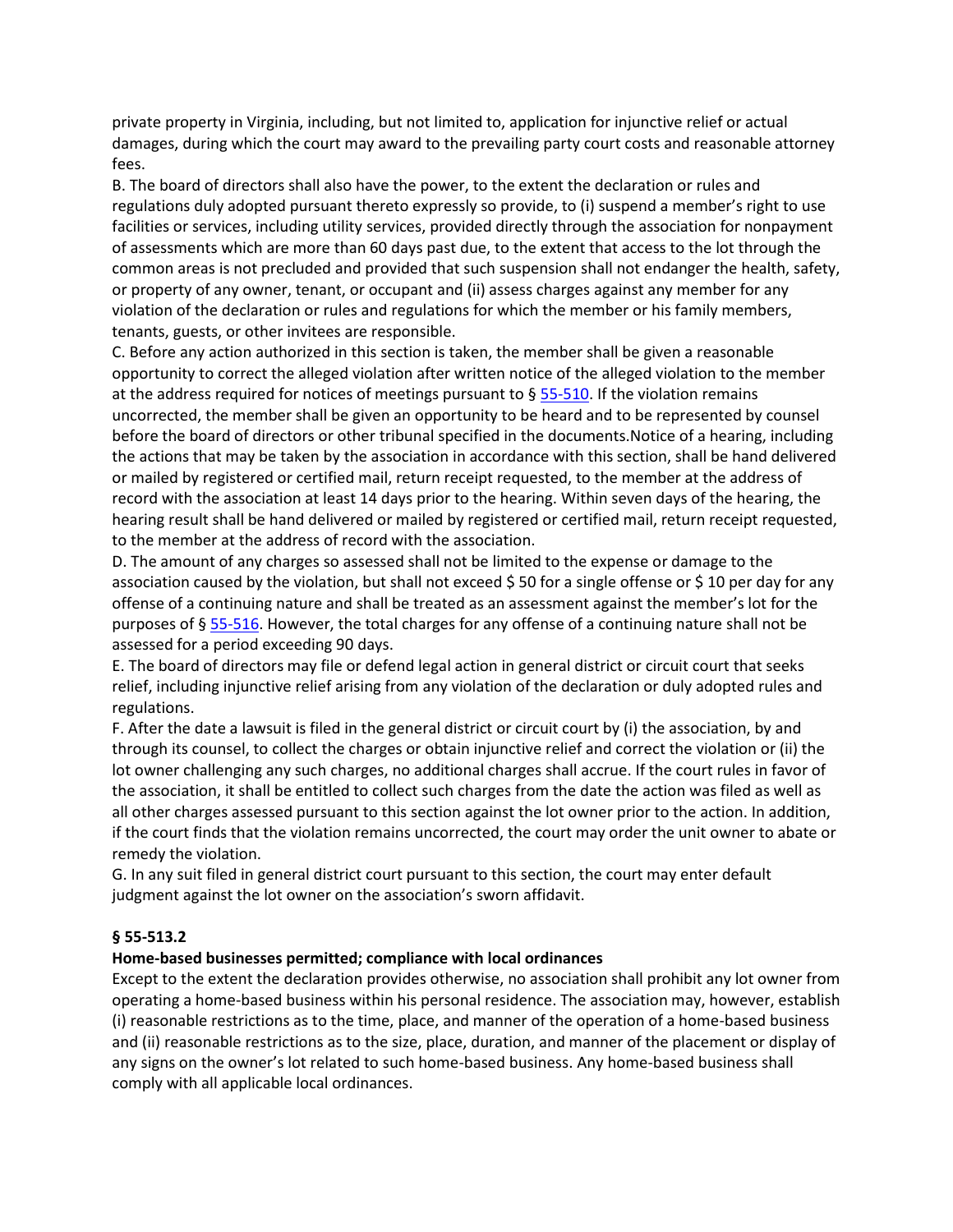### **§ 55-513.3**

# **Assessments; late fees**

Except to the extent that the declaration or any rules or regulations promulgated pursuant thereto provides otherwise, the board may impose a late fee for, not to exceed the penalty provided in §  $58.1$ -[3915,](https://vacode.org/58.1-3915/) any assessment or installment thereof that is not paid within 60 days of the due date for payment of such assessment.

# **§ 55-514**

# **Authority to levy special assessments**

A. In addition to all other assessments which are authorized in the declaration, the board of directors shall have the power to levy a special assessment against its members if the purpose in so doing is found by the board to be in the best interests of the association and the proceeds of the assessment are used primarily for the maintenance and upkeep of the common area and such other areas of association responsibility expressly provided for in the declaration, including capital expenditures. A majority of votes cast, in person or by proxy, at a meeting of the membership convened in accordance with the provisions of the association's bylaws within 60 days of promulgation of the notice of the assessment shall rescind or reduce the special assessment. No director or officer of the association shall be liable for failure to perform his fiduciary duty if a special assessment for the funds necessary for the director or officer to perform his fiduciary duty is rescinded by the owners pursuant to this section, and the association shall indemnify such director or officer against any damage resulting from any claimed breach of fiduciary duty arising therefrom.

B. The failure of a member to pay the special assessment allowed by subsection A shall entitle the association to the lien provided by  $\S 55-516$  $\S 55-516$  as well as any other rights afforded a creditor under law. C. The failure of a member to pay the special assessment allowed by subsection A will provide the association with the right to deny the member access to any or all of the common areas. Notwithstanding the immediately preceding sentence, direct access to the member's lot over any road within the development which is a common area shall not be denied the member.

# **§ 55-514.1**

# **Reserves for capital components**

A. Except to the extent otherwise provided in the declaration and unless the declaration imposes more stringent requirements, the board of directors shall:

1. Conduct at least once every five years a study to determine the necessity and amount of reserves required to repair, replace and restore the capital components;

2. Review the results of that study at least annually to determine if reserves are sufficient; and

3. Make any adjustments the board of directors deems necessary to maintain reserves, as appropriate.

B. To the extent that the reserve study conducted in accordance with this section indicates a need to budget for reserves, the association budget shall include, without limitation:

1. The current estimated replacement cost, estimated remaining life and estimated useful life of the capital components;

2. As of the beginning of the fiscal year for which the budget is prepared, the current amount of accumulated cash reserves set aside, to repair, replace or restore capital components and the amount of the expected contribution to the reserve fund for that year; and

3. A general statement describing the procedures used for the estimation and accumulation of cash reserves pursuant to this section and the extent to which the association is funding its reserve obligations consistent with the study currently in effect.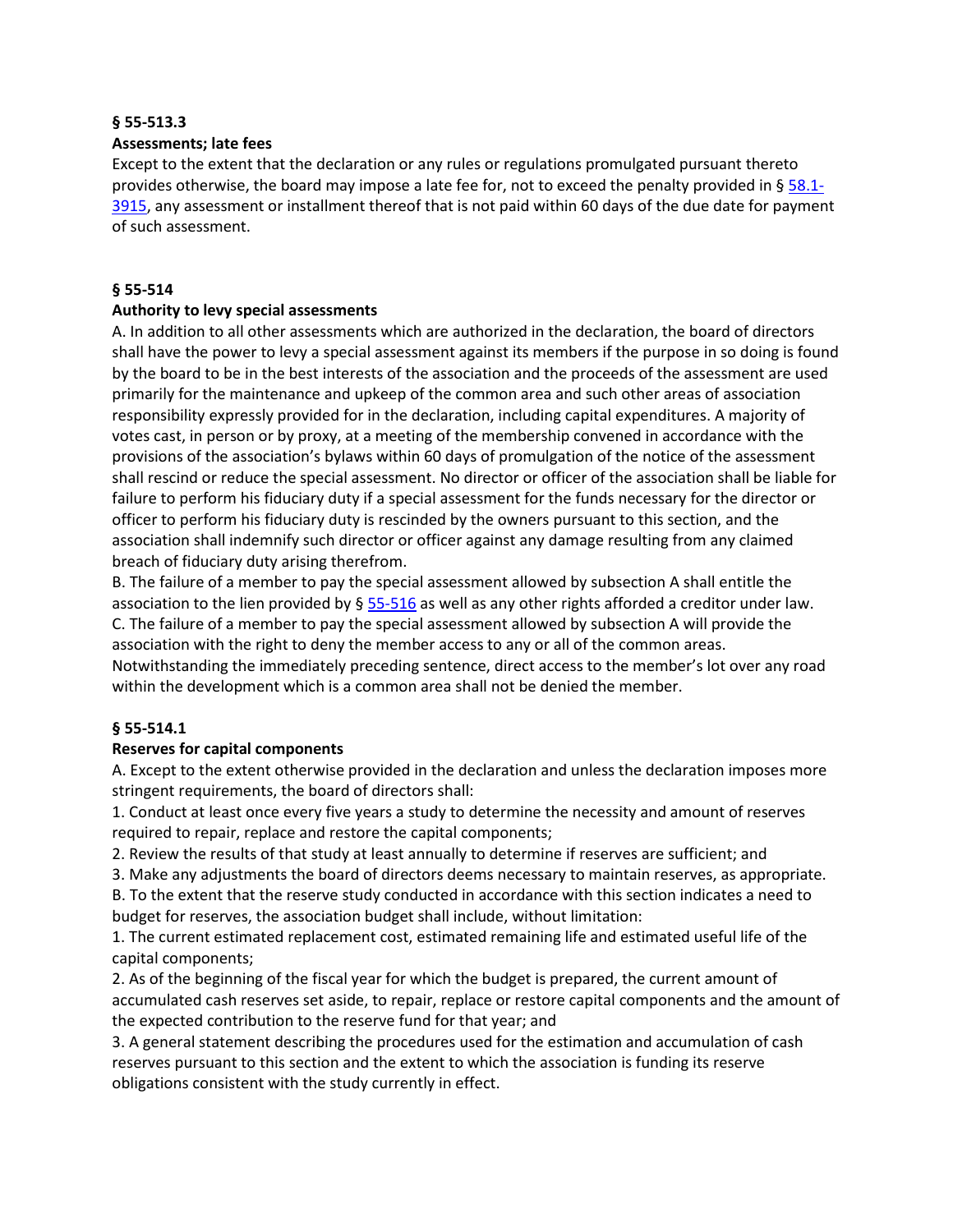### **§ 55-514.2**

### **Deposit of funds; fidelity bond**

A. All funds deposited with a managing agent shall be handled in a fiduciary capacity and shall be kept in a fiduciary trust account in a federally insured financial institution separate from other assets of the managing agent. The funds shall be the property of the association and shall be segregated for each account in the records of the managing agent in a manner that permits the funds to be identified on an individual association basis.

B. Any association collecting assessments for common expenses shall obtain and maintain a blanket fidelity bond or employee dishonesty insurance policy insuring the association against losses resulting from theft or dishonesty committed by the officers, directors, or persons employed by the association, or committed by any managing agent or employees of the managing agent. Such bond or insurance policy shall provide coverage in an amount equal to the lesser of \$ 1 million or the amount of the reserve balances of the association plus one-fourth of the aggregate annual assessment income of such association. The minimum coverage amount shall be \$ 10,000. The board of directors or managing agent may obtain such bond or insurance on behalf of the association.

# **55-515**

# **Compliance with declaration**

A. Every lot owner, and all those entitled to occupy a lot shall comply with all lawful provisions of this chapter and all provisions of the declaration. Any lack of such compliance shall be grounds for an action or suit to recover sums due, for damages or injunctive relief, or for any other remedy available at law or in equity, maintainable by the association, or by its board of directors or any managing agent on behalf of such association, or in any proper case, by one or more aggrieved lot owners on their own behalf or as a class action. Except as provided in subsection B, the prevailing party shall be entitled to recover reasonable attorney fees, costs expended in the matter, and interest on the judgment as provided in § [8.01-382.](https://vacode.org/8.01-382/) This section shall not preclude an action against the association and authorizes the recovery, by the prevailing party in any such action, of reasonable attorney fees, costs expended in the matter, and interest on the judgment as provided in  $\S$  [8.01-382](https://vacode.org/8.01-382/) in such actions.

B. In actions against a lot owner for nonpayment of assessments in which the lot owner has failed to pay assessments levied by the association on more than one lot or such lot owner has had legal actions taken against him for nonpayment of any prior assessment and the prevailing party is the association or its board of directors or any managing agent on behalf of the association, the prevailing party shall be awarded reasonable attorney fees, costs expended in the matter, and interest on the judgment as provided in subsection A, even if the proceeding is settled prior to judgment. The delinquent owner shall be personally responsible for reasonable attorney fees and costs expended in the matter by the association, whether any judicial proceedings are filed.

C. A declaration may provide for arbitration of disputes or other means of alternative dispute resolution. Any such arbitration held in accordance with this subsection shall be consistent with the provisions of this chapter and Chapter 21 (§ [8.01-577](https://vacode.org/8.01-577/) et seq.) of Title 8.01. The place of any such arbitration or alternative dispute resolution shall be in the county or city in which the development is located, or as mutually agreed to by the parties.

### **§ 55-515.1**

### **Amendment to declaration and bylaws; consent of mortgagee**

A. In the event that any provision in the declaration requires the written consent of a mortgagee in order to amend the bylaws or the declaration, the association shall be deemed to have received the written consent of a mortgagee if the association sends the text of the proposed amendment by certified mail, return receipt requested, or by regular mail with proof of mailing to the mortgagee at the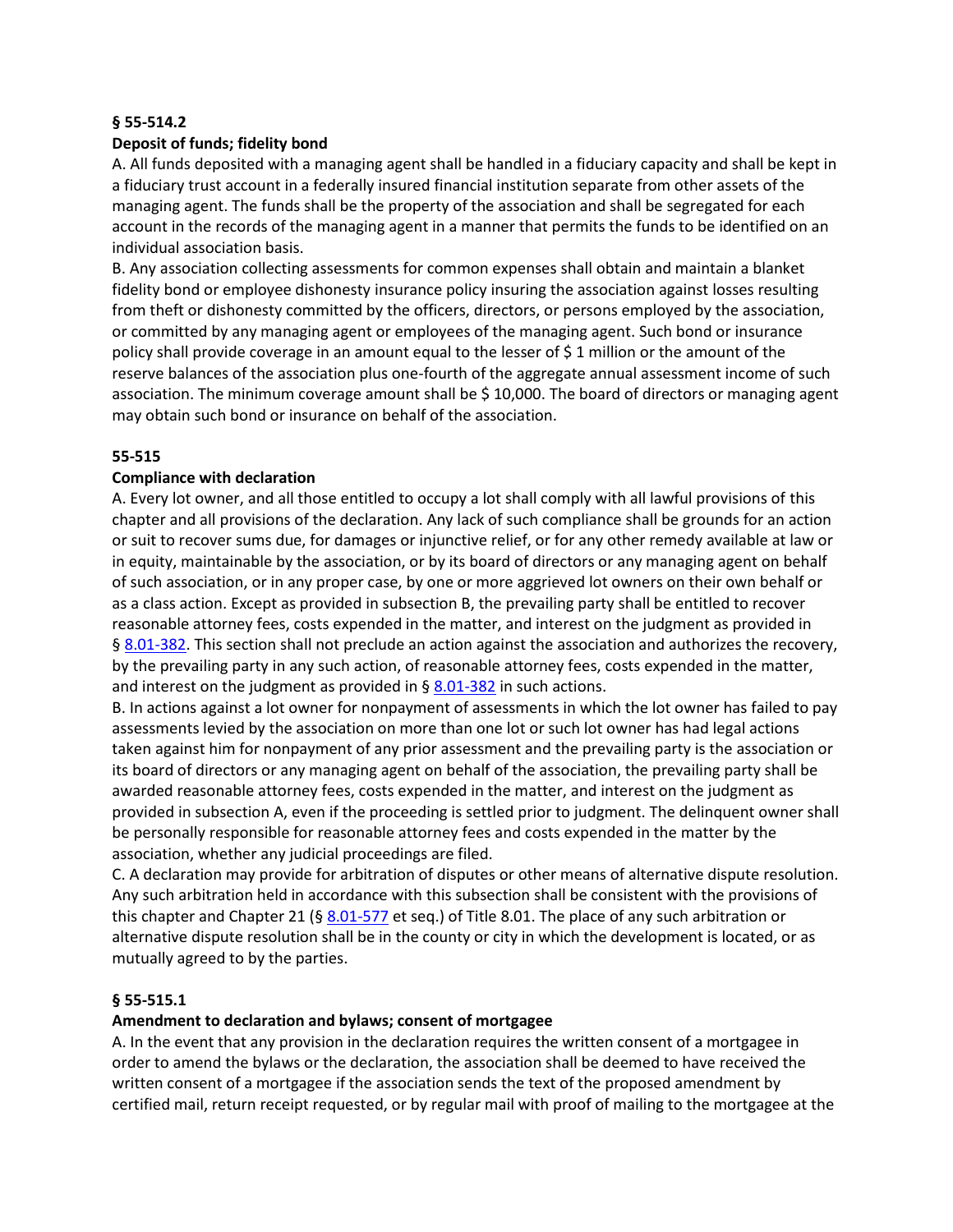address supplied by such mortgagee in a written request to the association to receive notice of proposed amendments to the declaration and receives no written objection to the adoption of the amendment from the mortgagee within 60 days of the date that the notice of amendment is sent by the association, unless the declaration expressly provides otherwise. If the mortgagee has not supplied an address to the association, the association shall be deemed to have received the written consent of a mortgagee if the association sends the text of the proposed amendment by certified mail, return receipt requested, to the mortgagee at the address filed in the land records or with the local tax assessor's office, and receives no written objection to the adoption of the amendment from the mortgagee within 60 days of the date that the notice of amendment is sent by the association, unless the declaration expressly provides otherwise.

B. Subsection A shall not apply to amendments which alter the priority of the lien of the mortgagee or which materially impair or affect a lot as collateral or the right of the mortgagee to foreclose on a lot as collateral.

C. Where the declaration is silent on the need for mortgagee consent, no mortgagee consent shall be required if the amendment to the declaration does not specifically affect mortgagee rights.

D. A declaration may be amended by a two-thirds vote of the owners. This subsection may be applied to an association subject to a declaration recorded prior to July 1, 1999, if the declaration is silent on how it may be amended or upon the amendment of that declaration in accordance with its requirements. E. An action to challenge the validity of an amendment adopted by the association may not be brought more than one year after the amendment is effective.

F. Agreement of the required majority of lot owners to any amendment of the declaration shall be evidenced by their execution of the amendment, or ratifications thereof, and the same shall become effective when a copy of the amendment is recorded together with a certification, signed by the principal officer of the association or by such other officer or officers as the declaration may specify, that the requisite majority of the lot owners signed the amendment or ratifications thereof.

# **§ 55-515.2**

# **Validity of declaration; corrective amendments**

A. All provisions of a declaration shall be deemed severable, and any unlawful provision thereof shall be void.

B. No provision of a declaration shall be deemed void by reason of the rule against perpetuities. C. No restraint on alienation shall discriminate or be used to discriminate on any basis prohibited under

the Virginia Fair Housing Law (§ [36-96.1](https://vacode.org/36-96.1/) et seq.).

D. Subject to the provisions of subsection C, the rule of property law known as the rule restricting unreasonable restraints on alienation shall not be applied to defeat any provision of a declaration restraining the alienation of lots other than such lots as may be restricted to residential use only. E. The rule of property law known as the doctrine of merger shall not apply to any easement included in

or granted pursuant to a right reserved in a declaration.

F. The declarant may unilaterally execute and record a corrective amendment or supplement to the declaration to correct a mathematical mistake, an inconsistency or a scrivener's error, or clarify an ambiguity in the declaration with respect to an objectively verifiable fact (including without limitation recalculating the liability for assessments or the number of votes in the association appertaining to a lot), within five years after the recordation of the declaration containing or creating such mistake, inconsistency, error or ambiguity. No such amendment or supplement may materially reduce what the obligations of the declarant would have been if the mistake, inconsistency, error or ambiguity had not occurred. Regardless of the date of recordation of the declaration, the principal officer of the association may also unilaterally execute and record such a corrective amendment or supplement upon a vote of two-thirds of the members of the board of directors. All corrective amendments and supplements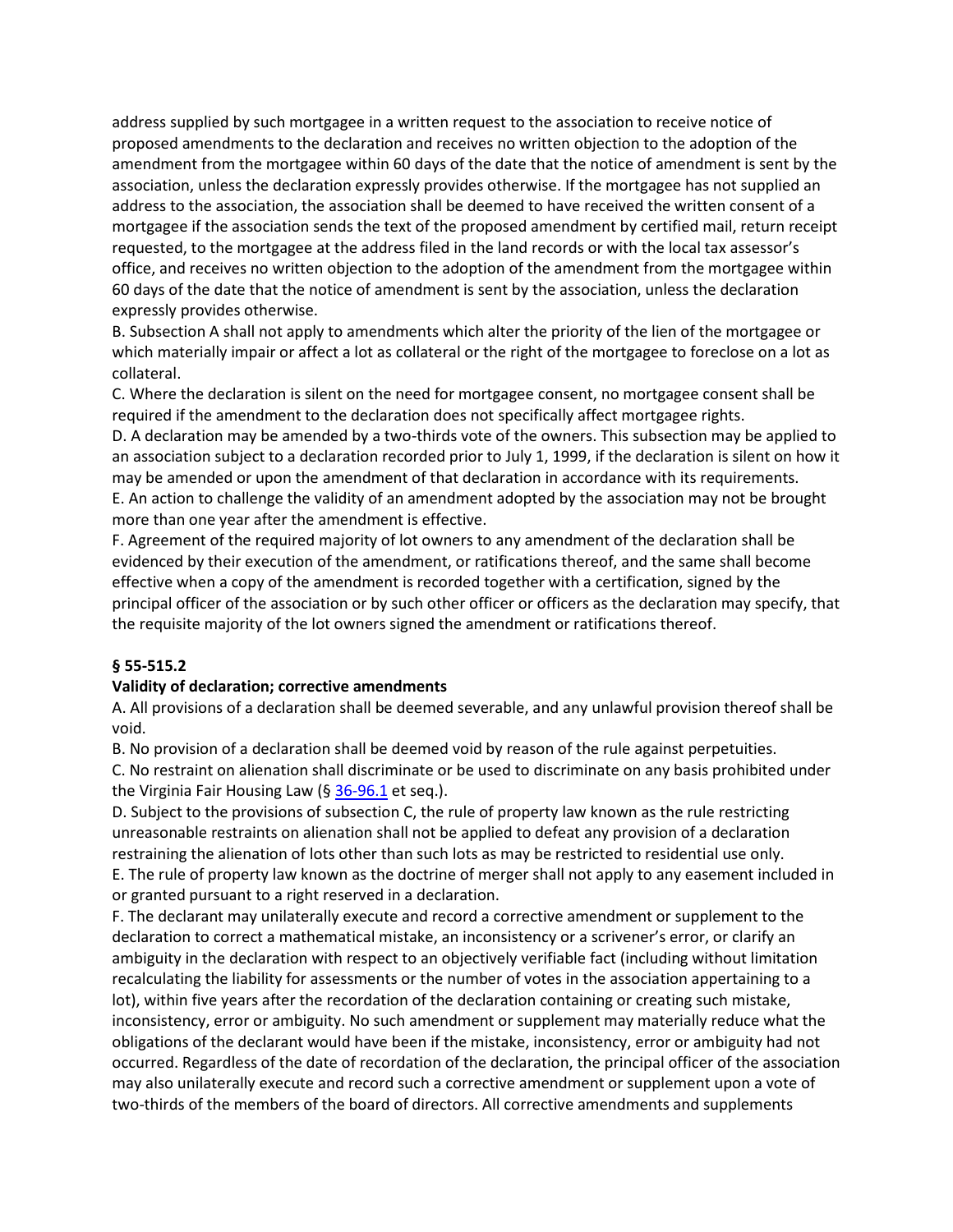recorded prior to July 1, 1997, are hereby validated to the extent that such corrective amendments and supplements would have been permitted by this subsection.

# **§ 55-515.2:1**

# **Reformation of declaration; judicial procedure**

A. An association may petition the circuit court in the county or city wherein the development or the greater part thereof is located to reform a declaration where the association, acting through its board of directors, has attempted to amend the declaration regarding ownership of legal title of the common areas or real property using provisions outlined therein to resolve (i) ambiguities or inconsistencies in the declaration that are the source of legal and other disputes pertaining to the legal rights and responsibilities of the association or individual lot owners or (ii) scrivener's errors, including incorrectly identifying the association, incorrectly identifying an entity other than the association, or errors arising from oversight or from an inadvertent omission or mathematical mistake.

B. The court shall have jurisdiction over matters set forth in subsection A regarding ownership of legal title of the common areas or real property to:

1. Reform, in whole or in part, any provision of a declaration; and

2. Correct mistakes or any other error in the declaration that may exist with respect to the declaration for any other purpose.

C. A petition filed by the association with the court setting forth any inconsistency or error made in the declaration, or the necessity for any change therein, shall be deemed sufficient basis for the reformation, in whole or in part, of the declaration, provided that:

1. The association has made three good faith attempts to convene a duly called meeting of the association to present for consideration amendments to the declaration for the reasons specified in subsection A, which attempts have proven unsuccessful as evidenced by an affidavit verified by oath of the principal officer of the association;

2. There is no adequate remedy at law as practical and effective to attain the ends of justice as may be accomplished in the circuit court;

3. Where the declarant of the development still owns a lot or other property in the development, the declarant joins in the petition of the association;

4. A copy of the petition is sent to all owners at least 30 days before the petition is filed as evidenced by an affidavit verified by oath of the principal officer of the association; and

5. A copy of the petition is sent to all mortgagees at least 30 days before the petition is filed as evidenced by an affidavit verified by oath of the principal officer of the association.

D. Any mortgagee of a lot in the development shall have standing to participate in the reformation proceedings before the court. No reformation pursuant to this section shall affect mortgagee rights, alter the priority of the lien of any mortgage, materially impair or affect any lot as collateral for a mortgage, or affect a mortgagee's right to foreclose on a lot as collateral without the prior written consent of the mortgagee. Consent of a mortgagee required by this section may be deemed received pursuant to § [55-515.1.](https://vacode.org/55-515.1/)

### **§ 55-515.3**

### **Use of technology**

A. Unless the declaration expressly provides otherwise, (i) any notice required to be sent or received or (ii) any signature, vote, consent, or approval required to be obtained under any declaration or bylaw provision or any provision of this chapter may be accomplished using the most advanced technology available at that time if such use is a generally accepted business practice. This section shall govern the use of technology in implementing the provisions of any declaration or bylaw provision or any provision of this chapter dealing with notices, signatures, votes, consents, or approvals.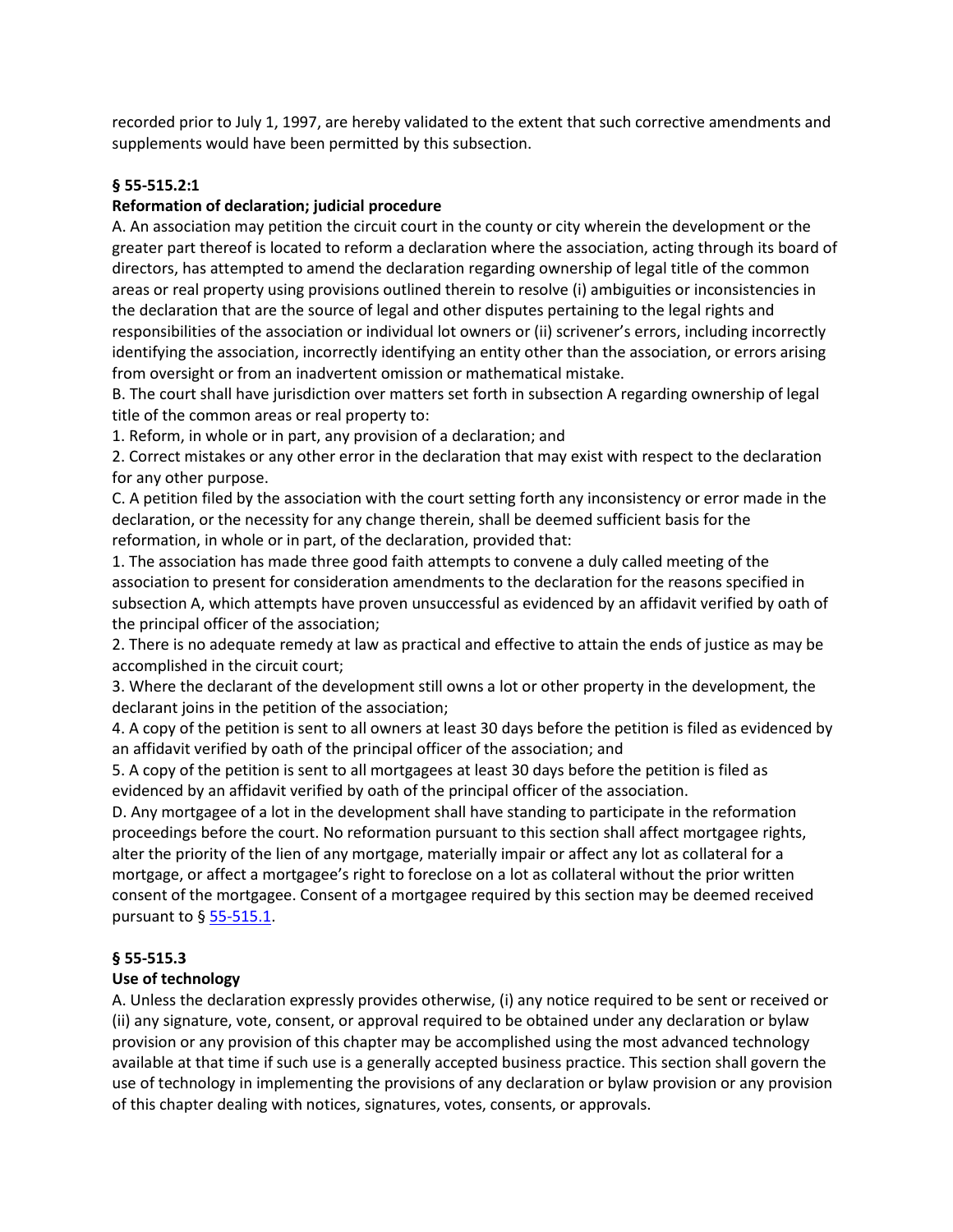B. Electronic transmission and other equivalent methods. The association, lot owners, and those entitled to occupy a lot may perform any obligation or exercise any right under any declaration or bylaw provision or any provision of this chapter by use of any technological means providing sufficient security, reliability, identification, and verifiability. "Acceptable technological means" shall include without limitation electronic transmission over the Internet, or the community or other network, whether by direct connection, intranet, telecopier, or electronic mail.

C. Signature requirements. An electronic signature meeting the requirements of applicable law shall satisfy any requirement for a signature under any declaration or bylaw provision or any provision of this chapter.

D. Voting rights. Voting, consent to and approval of any matter under any declaration or bylaw provision or any provision of this chapter may be accomplished by electronic transmission or other equivalent technological means provided that a record is created as evidence thereof and maintained as long as such record would be required to be maintained in nonelectronic form.

E. Acknowledgment not required. Subject to other provisions of law, no action required or permitted by any declaration or bylaw provision or any provision of this chapter need be acknowledged before a notary public if the identity and signature of such person can otherwise be authenticated to the satisfaction of the executive organ.

F. Nontechnology alternatives. If any person does not have the capability or desire to conduct business using electronic transmission or other equivalent technological means, the association shall make reasonable accommodation, at its expense, for such person to conduct business with the association without use of such electronic or other means.

G. This section shall not apply to any notice related to an enforcement action by the association, an assessment lien, or foreclosure proceedings in enforcement of an assessment lien.

# **§ 55-516**

# **Lien for assessments**

A. Once perfected, the association shall have a lien on every lot for unpaid assessments levied against that lot in accordance with the provisions of this chapter and all lawful provisions of the declaration. The lien, once perfected, shall be prior to all other subsequent liens and encumbrances except (i) real estate tax liens on that lot, (ii) liens and encumbrances recorded prior to the recordation of the declaration, and (iii) sums unpaid on and owing under any mortgage or deed of trust recorded prior to the perfection of said lien. The provisions of this subsection shall not affect the priority of mechanics' and materialmen's liens. Notice of a memorandum of lien to a holder of a credit line deed of trust under § [55-58.2](https://vacode.org/55-58.2/) shall be given in the same fashion as if the association's lien were a judgment.

B. The association, in order to perfect the lien given by this section, shall file before the expiration of 12 months from the time the first such assessment became due and payable in the clerk's office of the circuit court in the county or city in which such development is situated, a memorandum, verified by the oath of the principal officer of the association, or such other officer or officers as the declaration may specify, which contains the following:

1. The name of the development;

2. A description of the lot;

3. The name or names of the persons constituting the owners of that lot;

4. The amount of unpaid assessments currently due or past due relative to such lot together with the date when each fell due;

5. The date of issuance of the memorandum;

6. The name of the association and the name and current address of the person to contact to arrange for payment or release of the lien; and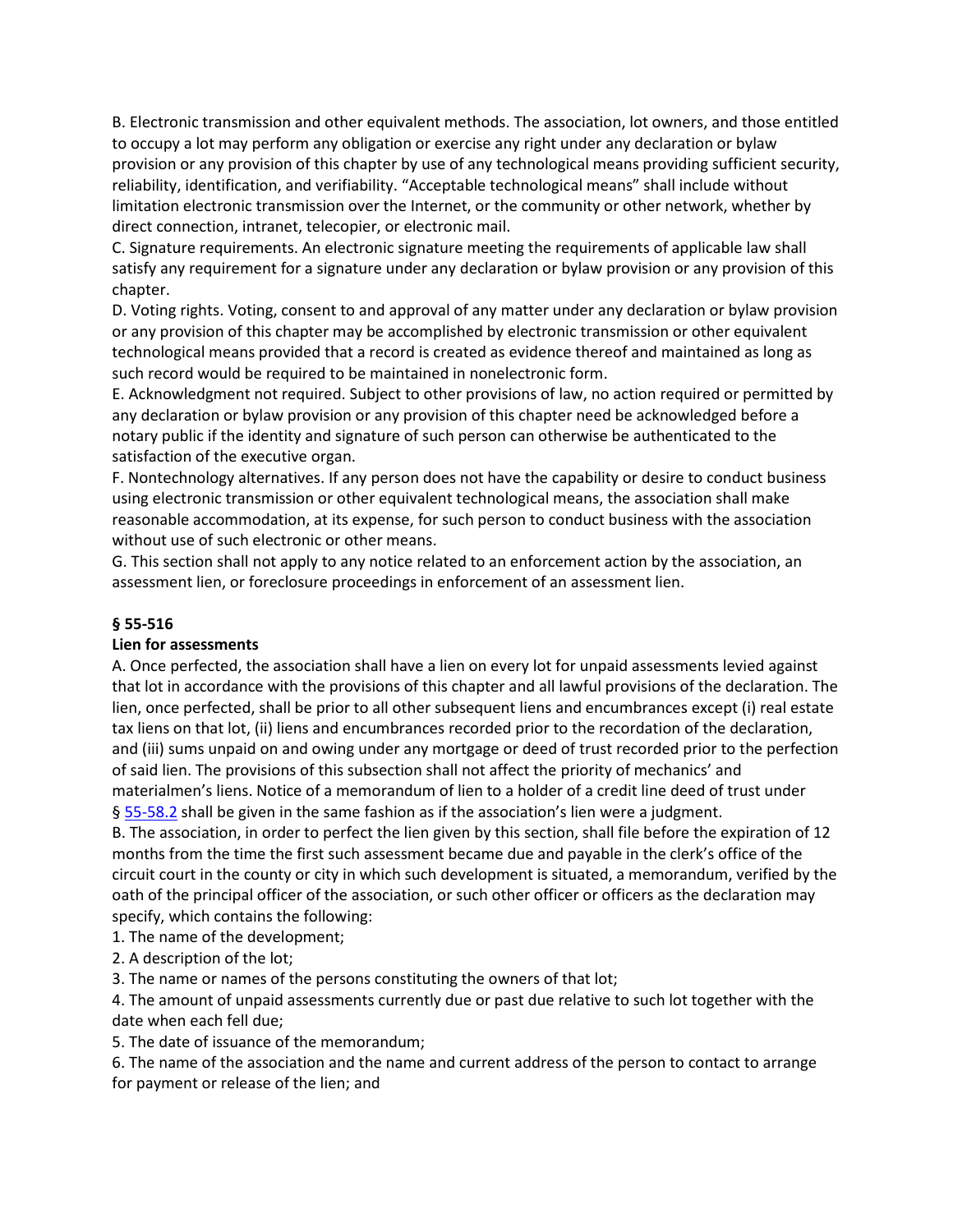7. A statement that the association is obtaining a lien in accordance with the provisions of the Virginia Property Owners' Association Act as set forth in Chapter 26 (§ [55-508](https://vacode.org/55-508/) et seq.) of Title 55.It shall be the duty of the clerk in whose office such memorandum is filed as hereinafter provided to record and index the same as provided in subsection D, in the names of the persons identified therein as well as in the name of the association. The cost of recording and releasing the memorandum shall be taxed against the person found liable in any judgment or decree enforcing such lien.

C. Prior to filing a memorandum of lien, a written notice shall be sent to the property owner by certified mail, at the property owner's last known address, informing the property owner that a memorandum of lien will be filed in the circuit court clerk's office of the applicable city or county. The notice shall be sent at least 10 days before the actual filing date of the memorandum of lien.

D. Notwithstanding any other provision of this section, or any other provision of law requiring documents to be recorded in the miscellaneous lien books or the deed books in the clerk's office of any court, on or after July 1, 1989, all memoranda of liens arising under this section shall be recorded in the deed books in the clerk's office. Any memorandum shall be indexed in the general index to deeds, and the general index shall identify the lien as a lien for lot assessments.

E. No suit to enforce any lien perfected under subsection B shall be brought or action to foreclose any lien perfected under subsection I shall be initiated after 36 months from the time when the memorandum of lien was recorded; however, the filing of a petition to enforce any such lien in any suit wherein the petition may be properly filed shall be regarded as the institution of a suit under this section. Nothing herein shall extend the time within which any such lien may be perfected.

F. The judgment or decree in an action brought pursuant to this section shall include, without limitation, reimbursement for costs and reasonable attorneys' fees of the prevailing party. If the association prevails, it may also recover interest at the legal rate for the sums secured by the lien from the time each such sum became due and payable.

G. When payment or satisfaction is made of a debt secured by the lien perfected by subsection B hereof, the lien shall be released in accordance with the provisions of § 55-66.3. Any lien which is not so released shall subject the lien creditor to the penalty set forth in subdivision A 1 of § 55-66.3. For the purposes of § 55-66.3, the principal officer of the association, or any other officer or officers as the declaration may specify, shall be deemed the duly authorized agent of the lien creditor.

H. Nothing in this section shall be construed to prohibit actions at law to recover sums for which subsection A hereof creates a lien, maintainable pursuant to  $\S$  [55-515.](https://vacode.org/55-515/)

I. At any time after perfecting the lien pursuant to this section, the property owners' association may sell the lot at public sale, subject to prior liens. For purposes of this section, the association shall have the power both to sell and convey the lot and shall be deemed the lot owner's statutory agent for the purpose of transferring title to the lot. A nonjudicial foreclosure sale shall be conducted in compliance with the following:

1. The association shall give notice to the lot owner prior to advertisement required by subdivision 4. The notice shall specify (i) the debt secured by the perfected lien; (ii) the action required to satisfy the debt secured by the perfected lien; (iii) the date, not less than 60 days from the date the notice is given to the lot owner, by which the debt secured by the lien must be satisfied; and (iv) that failure to satisfy the debt secured by the lien on or before the date specified in the notice may result in the sale of the lot. The notice shall further inform the lot owner of the right to bring a court action in the circuit court of the county or city where the lot is located to assert the nonexistence of a debt or any other defense of the lot owner to the sale.

2. After expiration of the 60-day notice period specified in subdivision 1, the association may appoint a trustee to conduct the sale. The appointment of the trustee shall be filed in the clerk's office of the circuit court in the county or city in which such development is situated. It shall be the duty of the clerk in whose office such appointment is filed to record and index the same as provided in subsection D, in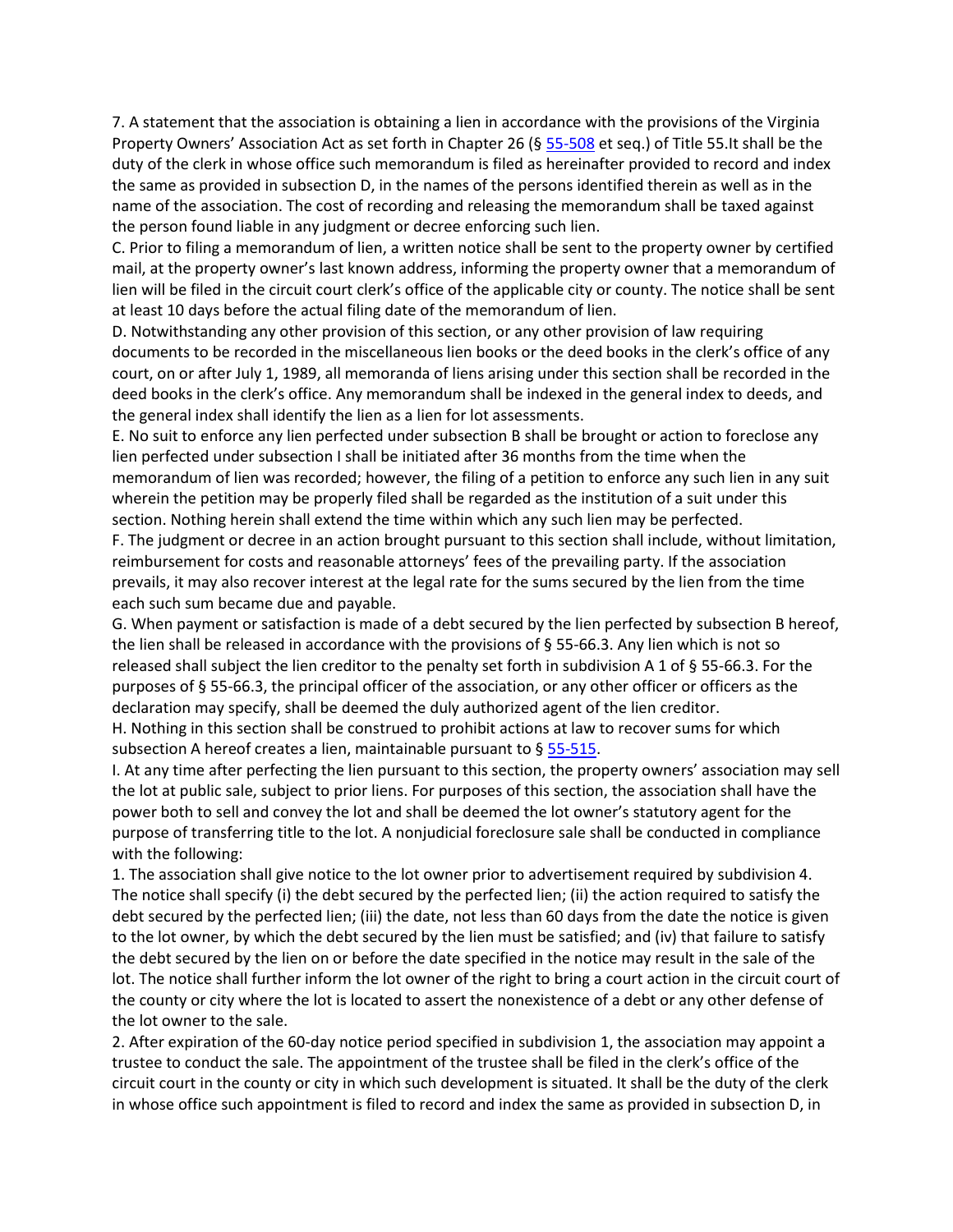the names of the persons identified therein as well as in the name of the association. The association, at its option, may from time to time remove the trustee and appoint a successor trustee.

3. If the lot owner meets the conditions specified in this subdivision prior to the date of the foreclosure sale, the lot owner shall have the right to have enforcement of the perfected lien discontinued prior to the sale of the lot. Those conditions are that the lot owner: (i) satisfy the debt secured by lien that is the subject of the nonjudicial foreclosure sale and (ii) pays all expenses and costs incurred in perfecting and enforcing the lien, including but not limited to advertising costs and reasonable attorneys' fees. 4. In addition to the advertisement required by subdivision 5, the association shall give written notice of the time, date and place of any proposed sale in execution of the lien, and including the name, address and telephone number of the trustee, by personal delivery or by mail to (i) the present owner of the property to be sold at his last known address as such owner and address appear in the records of the association, (ii) any lienholder who holds a note against the property secured by a deed of trust recorded at least 30 days prior to the proposed sale and whose address is recorded with the deed of trust, and (iii) any assignee of such a note secured by a deed of trust provided the assignment and address of the assignee are likewise recorded at least 30 days prior to the proposed sale. Mailing a copy of the advertisement or the notice containing the same information to the owner by certified or registered mail no less than 14 days prior to such sale and to lienholders and their assigns, at the addresses noted in the memorandum of lien, by ordinary mail no less than 14 days prior to such sale, shall be a sufficient compliance with the requirement of notice.

5. The advertisement of sale by the association shall be in a newspaper having a general circulation in the city or county wherein the property to be sold, or any portion thereof, lies pursuant to the following provisions:

a. The association shall advertise once a week for four successive weeks; however, if the property or some portion thereof is located in a city or in a county immediately contiguous to a city, publication of the advertisement five different days, which may be consecutive days, shall be deemed adequate. The sale shall be held on any day following the day of the last advertisement which is no earlier than eight days following the first advertisement nor more than 30 days following the last advertisement. b. Such advertisement shall be placed in that section of the newspaper where legal notices appear or where the type of property being sold is generally advertised for sale. The advertisement of sale, in addition to such other matters as the association finds appropriate, shall set forth a description of the property to be sold, which description need not be as extensive as that contained in the deed of trust, but shall identify the property by street address, if any, or, if none, shall give the general location of the property with reference to streets, routes, or known landmarks. Where available, tax map identification may be used but is not required. The advertisement shall also include the date, time, place, and terms of sale and the name of the association. It shall set forth the name, address and telephone number of the representative, agent, or attorney who may be able to respond to inquiries concerning the sale. c. In addition to the advertisement required by subdivisions a and b above, the association may give such other further and different advertisement as the association finds appropriate.

6. In the event of postponement of sale, which postponement shall be at the discretion of the association, advertisement of such postponed sale shall be in the same manner as the original advertisement of sale.

7. Failure to comply with the requirements for advertisement contained in this section shall, upon petition, render a sale of the property voidable by the court.

8. In the event of a sale, the association shall have the following powers and duties:

a. Written one-price bids may be made and shall be received by the trustee from the association or any person for entry by announcement at the sale. Any person other than the trustee may bid at the foreclosure sale, including a person who has submitted a written one-price bid. Upon request to the trustee, any other bidder in attendance at a foreclosure sale shall be permitted to inspect written bids.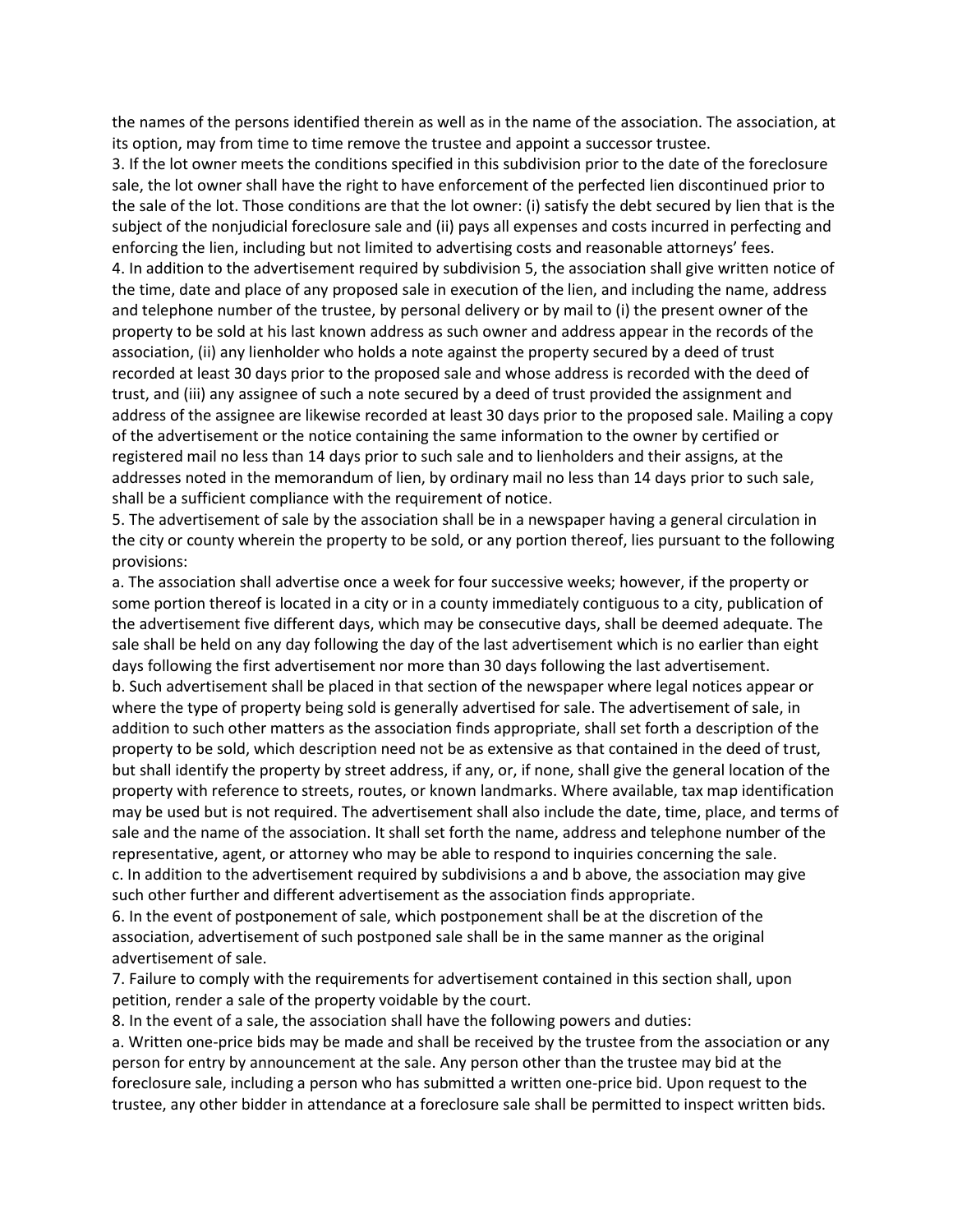Unless otherwise provided in the declaration, the association may bid to purchase the lot at a foreclosure sale. The association may own, lease, encumber, exchange, sell or convey the lot. Whenever the written bid of the association is the highest bid submitted at the sale, such written bid shall be filed by the trustee with his account of sale required under subdivision I 10 of this section and § [64.2-1309.](https://vacode.org/64.2-1309/) The written bid submitted pursuant to this subsection may be prepared by the association, its agent or attorney.

b. The association may require of any bidder at any sale a cash deposit of as much as 10 percent of the sale price before his bid is received, which shall be refunded to him if the property is not sold to him. The deposit of the successful bidder shall be applied to his credit at settlement, or if such bidder fails to complete his purchase promptly, the deposit shall be applied to pay the costs and expenses of the sale, and the balance, if any, shall be retained by the association in connection with that sale.

c. The property owners' association shall receive and receipt for the proceeds of sale, no purchaser being required to see to the application of the proceeds, and apply the same in the following order: first, to the reasonable expenses of sale, including attorneys' fees; second, to the satisfaction of all taxes, levies and assessments, with costs and interest; third, to the satisfaction of the lien for the owners' assessments; fourth, to the satisfaction in the order of priority of any remaining inferior claims of record; and fifth, to pay the residue of the proceeds to the owner or his assigns; provided, however, that the association as to such residue shall not be bound by any inheritance, devise, conveyance, assignment or lien of or upon the owner's equity, without actual notice thereof prior to distribution. 9. The trustee shall deliver to the purchaser a trustee's deed conveying the lot with special warranty of title. The trustee shall not be required to take possession of the property prior to the sale thereof or to deliver possession of the lot to the purchaser at the sale.

10. The trustee shall file an accounting of the sale with the commissioner of accounts pursuant to § [64.2-1309](https://vacode.org/64.2-1309/) and every account of a sale shall be recorded pursuant to § [64.2-1310.](https://vacode.org/64.2-1310/) In addition, the accounting shall be made available for inspection and copying pursuant to  $\S 55-510$  $\S 55-510$  upon the written request of the prior lot owner, current lot owner or any holder of a recorded lien against the lot at the time of the sale. The association shall maintain a copy of the accounting for at least 12 months following the foreclosure sale.

11. If the sale of a lot is made pursuant to subsection I and the accounting is made by the trustee, the title of the purchaser at such sale shall not be disturbed unless within 12 months from the confirmation of the accounting by the commissioner of accounts, the sale is set aside by the court or an appeal is allowed by the Supreme Court of Virginia, and a decree is therein entered requiring such sale to be set aside.

# **§ 55-516.01**

### **Notice of sale under deed of trust**

In accordance with the provisions of  $\S$  [15.2-979,](https://vacode.org/15.2-979/) the association shall be given notice whenever a lot becomes subject to a sale under a deed of trust. Upon receipt of such notice, the board of directors, on behalf of the association, shall exercise whatever due diligence it deems necessary with respect to the lot subject to a sale under a deed of trust to protect the interests of the association.

### **§ 55-516.1**

### **Annual report by association**

A. The association shall file an annual report in a form and at such time as prescribed by regulations of the Common Interest Community Board. The annual report shall be accompanied by a fixed fee in an amount established by the Board.